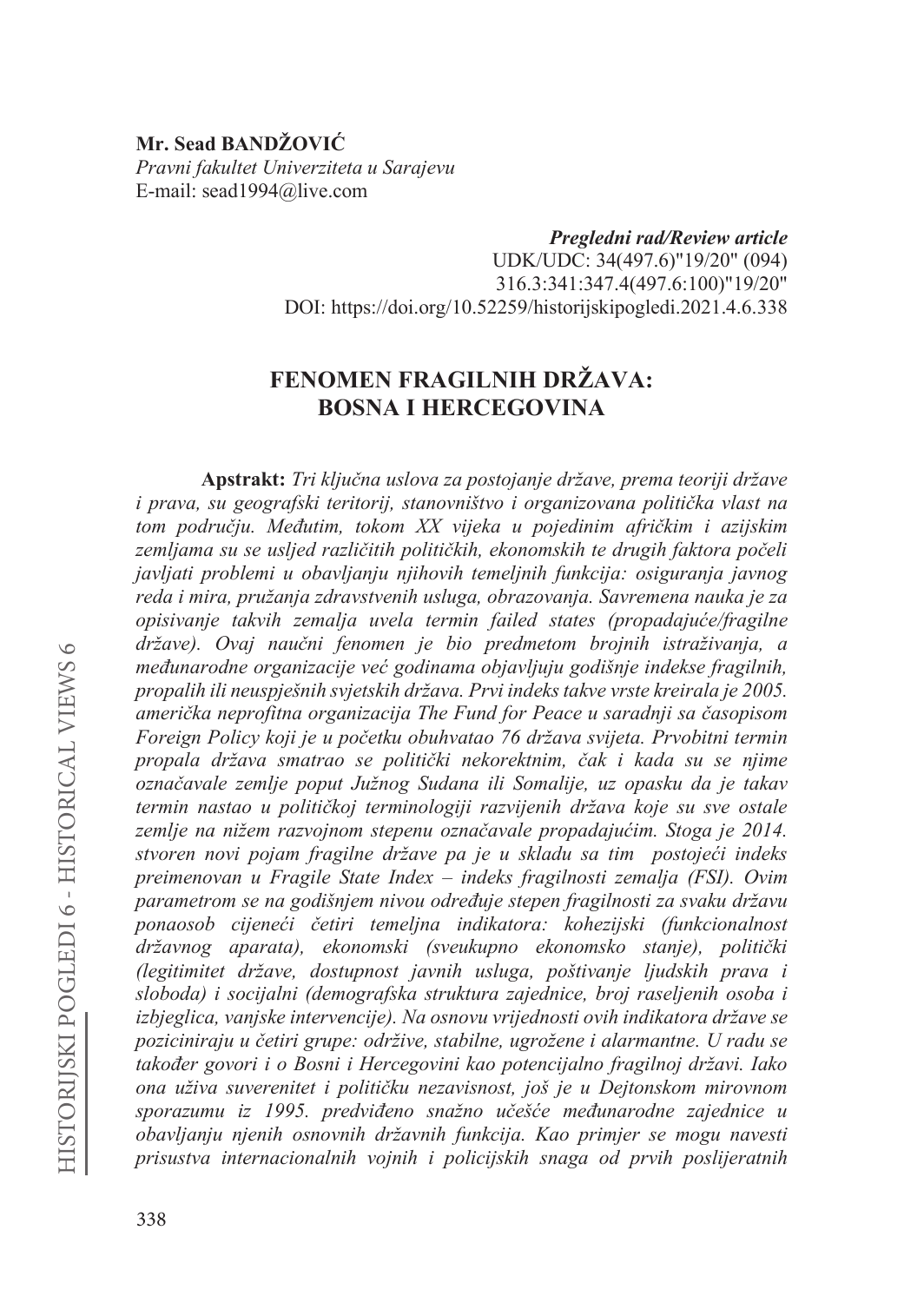godina pa do danas (EUFOR) sa posebnim akcentom na položaj Visokog predstavnika za Bosnu i Hercegovinu. Mirovnim sporazumom dat mu je status njegovog vrhovnog tumača kao i poznate bonske ovlasti koje je on u više navrata koristio za smjenu bh. političkih funkcionera i nametanje zakona (Krivični zakon Bosne i Hercegovine, Zakon o Sudu Bosne i Hercegovine, Zakon o Tužilaštvu Bosne i Hercegovine) zbog nemogućnosti domaćih parlamentarnih tijela da ih samostalno donesu. Uz izuzetno komplikovanu ustavnu strukturu, funkcionisanje Bosne i Hercegovine otežava i nemogućnost postizanja dogovora političkih predstavnika o ključnim pitanjima u zemlji. Na prvom mjestu to su prijeko potrebne izmjene ustava Bosne i Hercegovine koje bi u budućnosti omogućile pripadnicima manjina (Jevrejima i Romima) biranje vlastitih predstavnika u Predsjedništvu Bosne i Hercegovine. U vezi s tim je Evropski sud za ljudska prava (ESLJP) još 2009. godine u predmetu Sejdić-Finci ocijenio da nemogućnost učešća manjina u političkom odlučivanju predstavlja grubo kršenje Evropske konvencije za zaštitu ljudskih prava i temeljnih sloboda. Brojne međunarodne organizacije, u prvom redu Human Rights Watch, već godinama upozoravaju i na ostale probleme u zemlji: nacionalnu segregaciju djece po sistemu dvije škole pod jednim krovom, brojne napade na bošnjačke povratnike u Republici Srpskoj bez adekvatne sankcije i izuzetnu sporost u procesuiranju ratnih zločina i sporovođenja tranzicijske pravde uz pojavu sve češćeg negiranja ratnih zločina i žrtava. Iako je od okončanja rata proteklo više od 25 godina, učešće međunarodnog faktora je i dalje primjetno, a u nekim slučajevima i nužno.

Ključne riječi: Fragilne države, Fragile State Index, Bosna i Hercegovina, ljudska prava.

## THE PHENOMENON OF FRAGILE STATES: **BOSNIA AND HERZEGOVINA**

**Abstract:** The three key conditions for the existence of a state, according to the theory of state and law, are geographical territory, population and organized political power in that area. However, during the twentieth century in some African and Asian countries, due to various political, economic and other factors, problems began to appear in performance of their basic functions: ensuring public order and peace, providing health services, education. Modern science has introduced the term failed states to describe such countries. This scientific phenomenon has been the subject of numerous researches, and international organizations have been publishing annual indices of fragile, failed or unsuccessful world states for years. The first index of its kind was created in 2005 by the American non-profit organization The Fund for Peace in cooperation with the magazine Foreign Policy, which initially included 76 countries. The original term failed state was considered politically extremely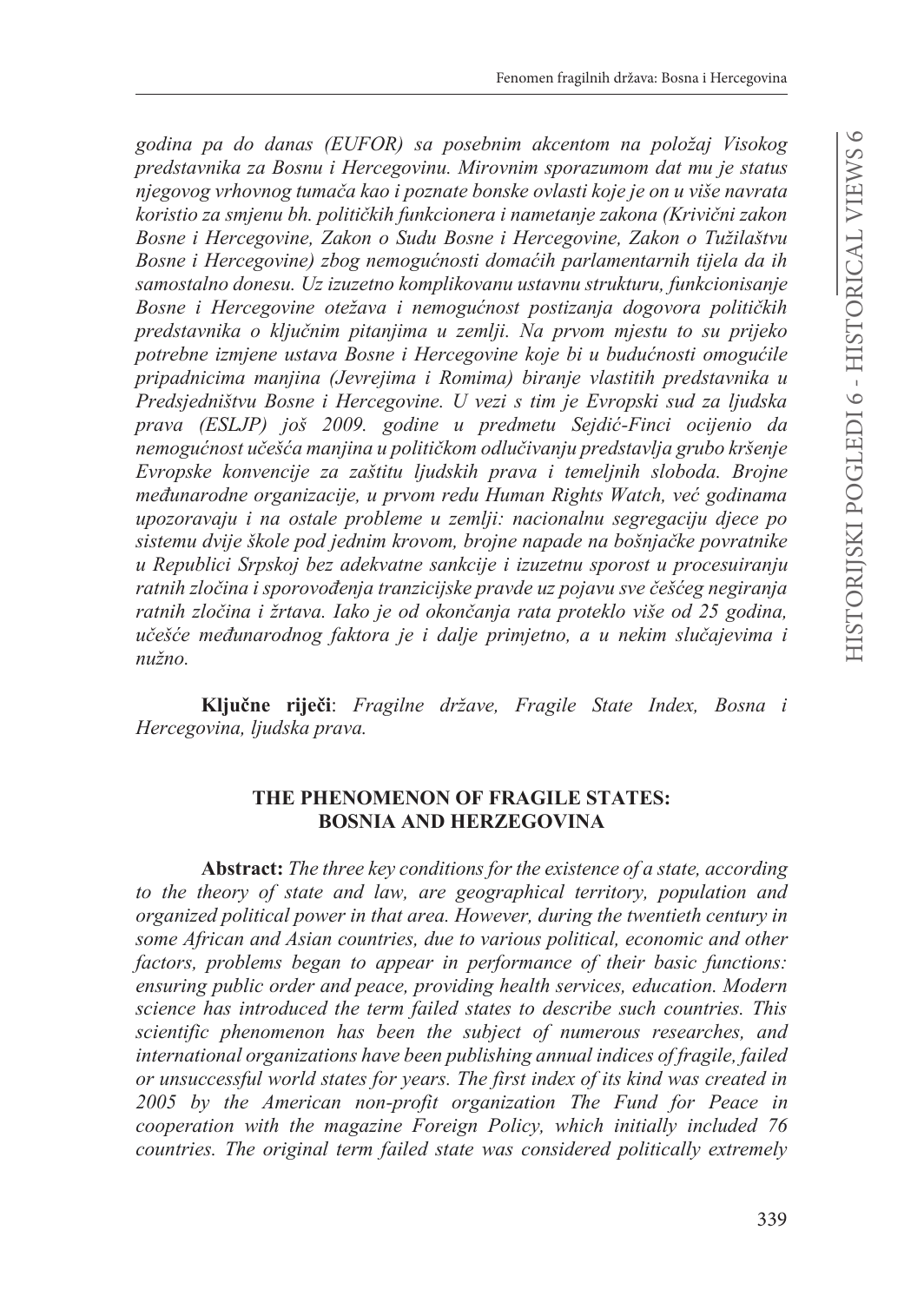*incorrect, even when it referred to countries like South Sudan or Somalia, noting that such a term originated in the political terminology of developed countries by which all other countries at a lower level of development were considered to be failed ones. Therefore, in 2014, a new notion of a fragile state was created, and accordingly the existing index was renamed the Fragile State Index (FSI). This parameter determines the degree of fragility for each country on an annual basis, assessing four basic indicators: cohesion (functionality of the state apparatus), economic (overall economic situation), political (legitimacy of the state, availability of public services, respect for human rights and freedoms) and social (demographic structure of the community, number of displaced persons and refugees, external interventions). Based on the values of these indicators, countries are positioned in four groups: sustainable, stable, endangered and alarming. The paper also discusses Bosnia and Herzegovina as a potentially fragile state. Although it enjoys sovereignty and political independence, the 1995 Dayton Peace Agreement still provides for the strong participation of the international community in the performance of its basic state functions. Examples include the presence of international military and police forces from the early post-war years to the present (EUFOR), with a special emphasis on the position of High Representative for Bosnia and Herzegovina. The peace agreement gave him the status of his supreme interpreter, as well as the wellknown Bonn powers that he used on several occasions to remove Bosnian political officials and the imposition of laws (Criminal Code of Bosnia and Herzegovina, Law on the Court of Bosnia and Herzegovina, Law on the Prosecutor's Office of Bosnia and Herzegovina) due to the inability of domestic parliamentary bodies to pass them independently. In addition to the extremely complicated constitutional structure, the functioning of Bosnia and Herzegovina is hampered by the inability to reach an agreement between political representatives on key issues in the country. In the first place, these are muchneeded changes to the constitution of Bosnia and Herzegovina that would in the future allow members of minorities (Jews and Roma) to elect their own representatives in the Presidency of Bosnia and Herzegovina. In this regard, the European Court of Human Rights (ECtHR) in 2009 in the case of Sejdiü-Finci assessed that the impossibility of minority participation in political decisionmaking is a gross violation of the European Convention for the Protection of Human Rights and Fundamental Freedoms. Numerous international organizations, primarily Human Rights Watch, have been warning for years about other problems in the country: national segregation of children under two schools under one roof, numerous attacks on Bosniak returnees in Republic of Srpska without adequate sanctions and extreme slowness in war crimes proceedings and the administration of transitional justice with the emergence of increasingly frequent denials of war crimes and victims. Although more than 25 years have passed since the end of the war, the participation of the international factor is still noticeable, and in some cases necessary.*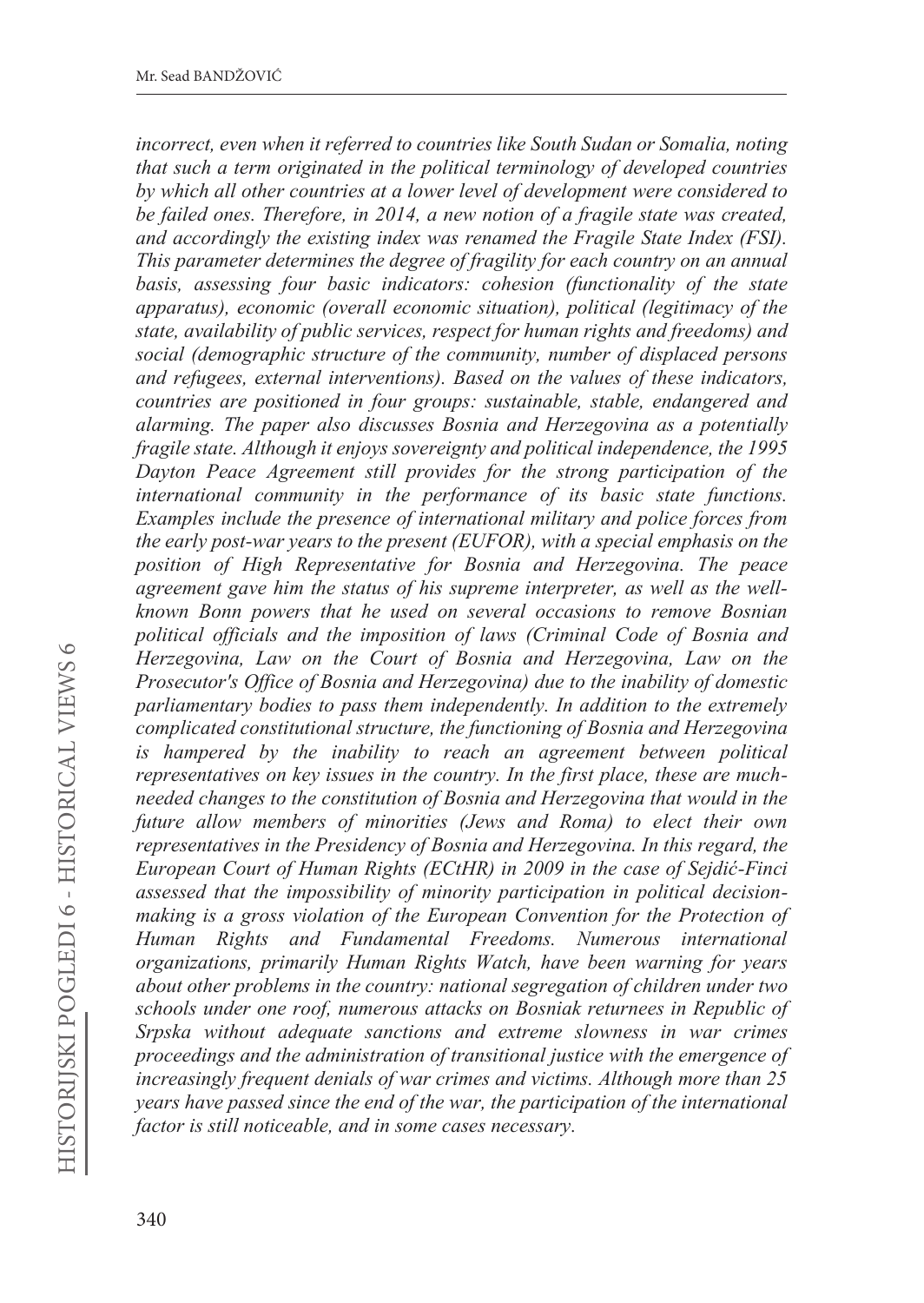**.H\ZRUGV** *Fragile State, Fragile State Index, Bosnia and Herzegovina, human rights.*

### Uvodna razmatranja

Sadržaj procesa izgradnje države u visokom stepenu je određen osnovnim vrijednostima i institucionalnim odlikama država Zapada koje se pojavljuju kao vodeći nosioci. Tri najznačajnija polja na koja se proces izgradnje države fokusira su bezbjednosno, legitimizacijsko (uspostavljanje vertikalnog legitimiteta) i institucionalno. Moguće je identifikovati ključne karakteristike koje pojam izgradnje države određuju kao proces izgradnje i jačanja institucionalnih kapaciteta države, u skladu sa liberalno-demokratskim modelom uređenja, iniciranim od strane vanjskih aktera, u čijem sprovođenju dominiraju administrativni i tehnički aspekti. Osnovni činioci procesa su: slabe države (neuspiešne, propadajuće, propale), akteri koji ga vrše (međunarodna zajednica, države i međunarodne organizacije) vođeni specifičnim motivima, interesima i ciljevima, sadržaj (agenda) i ciljevi procesa, strategije i taktike operacionalizacije i postignut krajnji ishod.<sup>1</sup> "Propala država" je vrlo kompleksan i politološki dobro definiran pojam. O tome je napisano mnoštvo naučnih radova. Međunarodne organizacije i institucije već dugo objavljuju godišnje indekse propalih. neuspješnih ili fragilnih država u svijetu. Indeks propalih država prvi je put 2005. objavio časopis Foreign Policy. Izrađen je u saradnji s američkom nevladinom i neprofitnom istraživačkom organizacijom *The Fund for Peace* – a obuhvaćao je tada 76 država. Kako se izraz "propala država" smatrao politički nekorektnim, čak i kada se primjenjivao na Južni Sudan ili Somaliju – tvrdilo se da je nastao iz perspektive bogatih zapadnih država koje sve siromašne države proglašavaju propalima – 2014. zamijenjen je pojmom *fragilna država*. Suština je ostala jednaka, samo što je u diskurzivno vrlo osjetljivome i praktično vrlo neosjetljivom svijetu pristojnije govoriti o krhkim nego o propalim državama.<sup>2</sup>

 $\mathbf{1}$ "Slabe" države, sa izuzetno nestabilnom unutrašnjom političkom dinamikom i institucionalnom strukturom, čine potencijalni izvoro novih sukoba. Pored termina "slaba država" često se koriste i termini nefunkcionalna, propadajuća, neuspješna i propala država. Prvi nivo čine nefunkcionalne države sa izraženom društvenom i institucionalnom nestabilnošću, koja u određenim okolnostima može da proizvede propadajuću ili neuspješnu državu (visok konfliktni potencijal), dok u najteže slučajeve spadaju tzv. propale države u kojima se ne nazire mogućnost uspostave centralnog autoriteta i zadovoljavajućeg stepena saglasnosti o osnovnim izvorima i elementima političkog poretka – vidi: Vuk Lazić, Ograničenja primene koncepta izgradnje države: slučaj Bosne i Hercegovine, Međunarodni problemi, br. 2, Beograd 2018, 183. (dalje: V. Lazić, *Ograničenja primene koncepta izgradnje države*).

Deset najneuspješnijih i egzistencijalno najugroženijih država su, prema indeksa istraživačke organizacije The Fund for Peace za 2017, a objavljenom 2018. godine, Južni Sudan, Somalija, Jemen, Sirija, Srednjoafrička Republika, DR Kongo, Sudan, Čad, Afganistan i Zimbabve. Bosna i Hercegovina se, na toj ljestvici od 178 država, koje su poredane od najugroženijih do najstabilnijih, nalazi na 95 mjestu – vidi: Mirjana Kasapović, Ako je Hrvatska propala država, trebamo li se svi iseliti": Na ljestvici 178 država, od najugroženijih do najstabilnijih, stojimo vrlo dobro,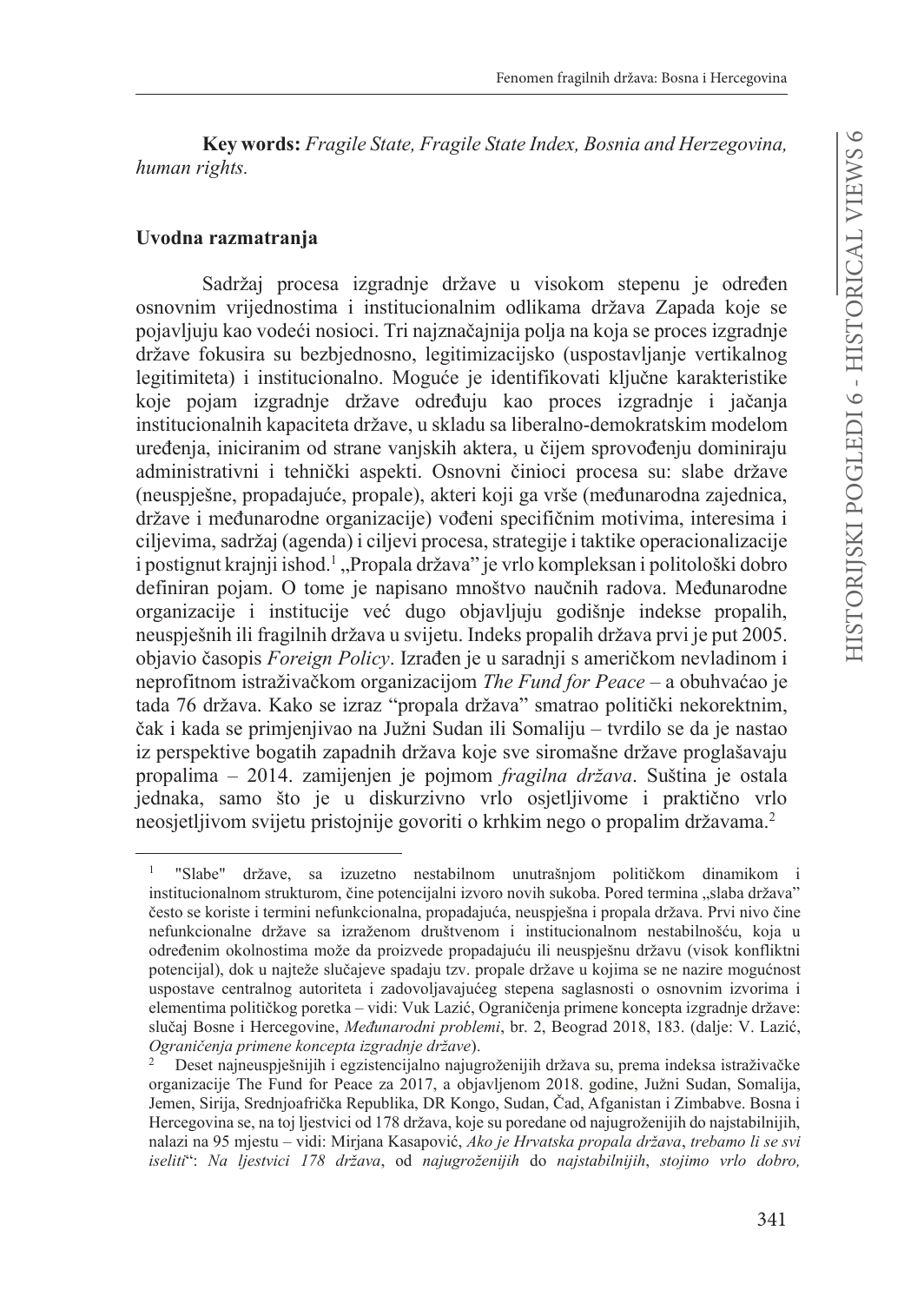Da bi država mogla neometano funkcionisati moraju biti kumulativno ispunjeni sljedeći uvjeti: postojanje teritorija, stanovništva i organizovane političke vlasti koja može obavljati svoje temeljne funkcije. Međutim, tokom XX vijeka u pojedinim državama se, usljed dugogodišnjih etničkih sukoba, napetosti ili ratova, pojavio problem slablienia centralne političke vlasti na način da je onemogućeno ispunjenje njenih najbitnijih obaveza: obezbjeđenja unutrašnje sigurnosti, obrazovanja, zdravstvenih usluga, funkcionisanja državnih službi itd. Savremena nauka je stoga za ovakve zemlje uvela termin *failed states* (propale države). Za određivanje stepena narušenosti unutrašnje kohezije jedne državne zajednice najbolji pokazatelj predstavljaju parametri Fragile State Indexa (FSI) koji kombinacijom više različitih kriterija (političkih, ekonomskih i socijalnih) ukazuju na probleme unutar određene zemlje koji bi u bližoj i daljoj budućnosti mogli ugroziti njen dalji opstanak. U ovom radu će biti više riječi o samom konceptu propalih država, pojedinim primjerima, ali i trenutačnom stanju u kojem se Bosna i Hercegovina nalazi u kontekstu spomenute problematike.

## Koncept propalih država

Kada se govori o propadajućoj državi podrazumijeva se da ona ne može obavljati svoja dva osnovna zadatka: sporovoditi vlast u punom kapacitetu nad svojim stanovništvom na svojoj teritoriji te efikasno štititi svoje državne granice. U ovakvim slučajevima državna vlast nije u stanju svojim građanima obezbijediti sve one usluge koje im pripadaju (obrazovanie, zdravstvena zaštita, snabdijevanje osnovnim potrepštinama), već je obim njihove dostupnosti sveden na minimum. Sa druge strane građani smatraju da je aktuelna vlast izgubila svoj legitimitet kod naroda, a na vanjskom planu vladajuće strukture često gube svoj kredibilitet i legitimitet. Od tri grane vlasti: zakonodavne, izvršne i sudske, sa najviše problema se suočava izvršna, dok legislativni organi, oružane i policijske snage skoro da i ne funkcionišu. Ovakvo stanje može biti izazvano djelovanjem niza faktora: dugotrajnim političkim krizama, odsustvom lične i imovinske sigurnosti, građanskim ratovima, slučajevima međusobne nacionalne ili etničke netrpeljivosti, kršenjima ljudskih prava i sloboda, zločinima, raširenom korupcijom u društvu ili autoritarnog oblika vladavine. Posljednju kariku u ovom procesu predstavlja potpunu propast jedne države na način da ona prestaje postoiati kao društveno – politička cjelina i istovremeno gubi međunarodnopravni subjektivitet.

U savremenom svijetu mali je broj zemalja koje su doživjele ovako rigorozno društveno i političko iskustvo, ali je u regijama Bliskog istoka, Azije, Afrike zabilježen velik broj pojedinačnih slučajeva sa većim ili manjim stepenom

https://www.jutarnji.hr/globus/Globus-politika/ako-je-hrvatska-propala-drzava-trebamo-li-se-sviiseliti-na-ljestvici-178-drzava-od-najugrozenijih-do-najstabilnijih-stojimo-vrlodobro/7830813/(pristupljeno 28.05.2021).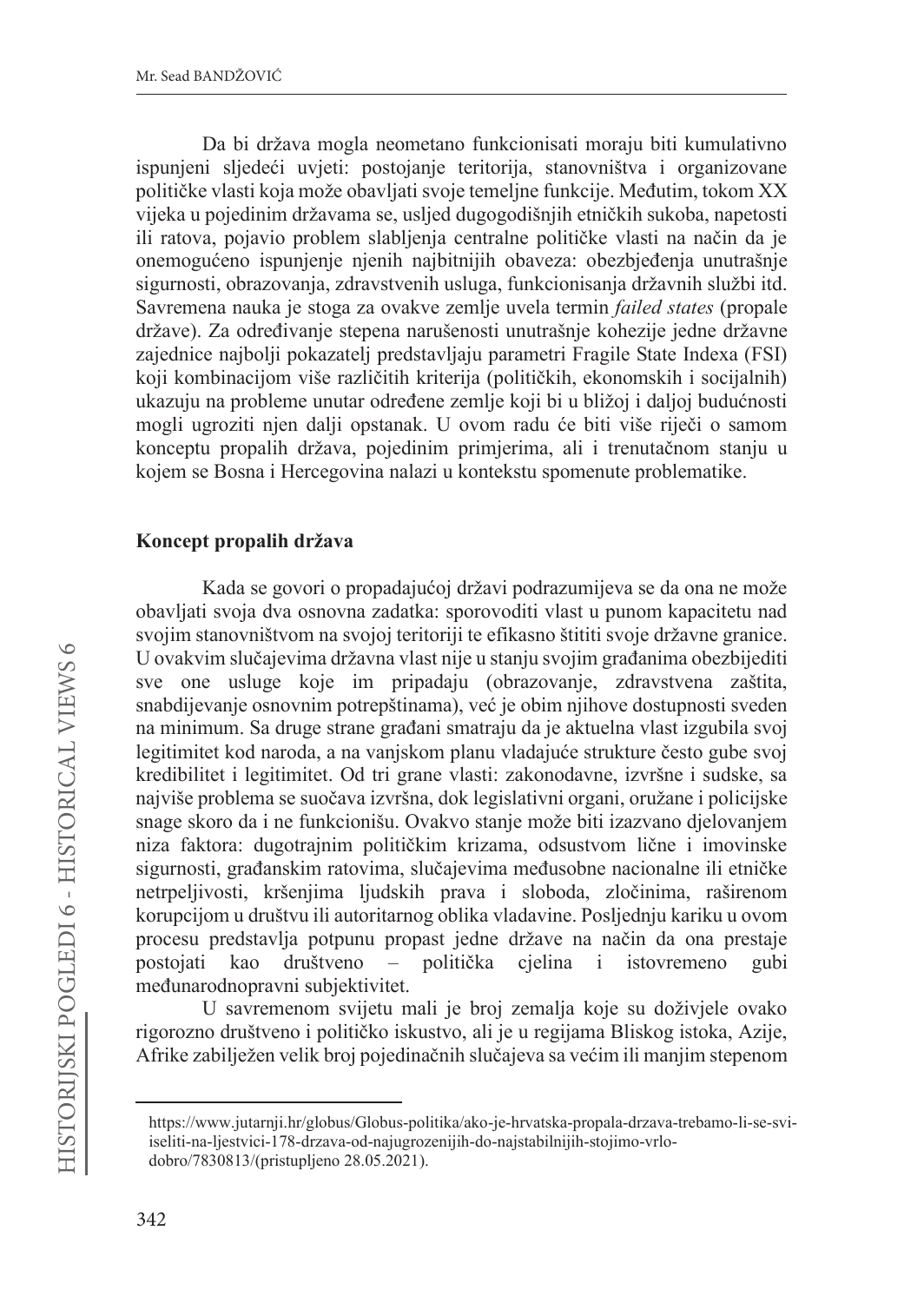slabosti u svom funkcionisaniu.<sup>3</sup> Ovim fenomenom šira društvena javnost, kao i međunarodna zajednica, počela se baviti nedugo po okončanju hladnoratovskih napetosti zbog povećanog broja državnih subjekata čije političke strukture jednostavno nisu mogle osigurati neometano funkcionisanje državnog aparata, unutrašnju koheziju, mir i stabilnost. Primjeri su brojni: od Sijera Leonea, Haitija, Somalije, nekih bivših jugoslavenskih republika 90-ih godina XX vijeka, Konga i Ruande. Njihovi unutrašnji sukobi i nestabilnosti često su se održavale na globalnu sigurnost. Stoga se velik broj internacionalnih vladinih i nevladinih subjekata (Ujedinjene nacije, Crveni krst, Unicef, Unesco) angažovao i aktivno uključio u rješavanje humanitarnih, političkih i drugih problema u konfliktnim područjima s ciljem stvaranja stabilnih država i preveniranja eskalacije sukoba u širim razmierama.<sup>4</sup>

U pogledu stepena slabosti mogu se uočiti četiri različite klasifikacijske kategorije. U prvoj kategoriji država je izgubila sposobnost održavanja unutrašnje sigurnosti, mira i javnog poretka koji mogu biti ugroženi ili narušeni od različitih grupa: terorista, kriminalnih skupina, ili drugih država. U ovakvim situacijama temeljne državne funkcije obavljaju međunarodne organizacije (političke ili humanitarne) kao i tradicionalni nosioci političkog autoriteta na jednom području (npr. plemenske starješine). Tipičan primjer ovakve države je Somalija. U drugoj situaciji država ima kapaciteta da se brani od vanjskih faktora ali na unutrašnjem planu nije sposobna prevenirati sukobe. Kao klasičan primjer se može navesti Etiopija za vrijeme vladavine Mengistua Haile Mariame.<sup>5</sup> U trećem slučaju državni aparat je onemogućen djelovati na vanjskom sigurnosnom planu ali unutar svojih granica održava javnu sigurnost i stabilnost poretka. U ovakvim situacijama postojeći vojno-policijski kapaciteti se koriste u svrhu suzbijanja bilo kakvih oblika građanske neposlušnosti protiv vladajućih slojeva, dok je vlast u zemlji više usmjerena na unutrašnje sigurnosne prijetnje po svoj opstanak nego vanjske. Tako je u Haitiju za vrijeme vladavine dinastije Duvalier (1957-1986) koja je, u strahu od mogućeg vojnog državnog udara, raspustila vojsku i formirala posebne paramilitarne strukture: Tontons Macoutes koji su

Failed state, https://www.britannica.com/topic/failed-state (preuzeto 23.05.2021).

Brooks R. Ehrenreich, Failed States, or the State as Failure, The University of Chicago Law Review, volume 72, br. 4, 2005, 1159-1196.

Mengistu Haile Marimama je bio predsjednik Etiopije od 1974. do 1991. godine. Učestvovao je u ukidanju monarhije i formiranju republike po uzoru na tadašnje komunističke države. Za vrijeme njegove vladavine pokrenuta je "kampanja crvenog terora" protiv političkih oponenata, a kasnije i somalijske manjine Ogaden. Tokom 1984. osnovao je Radničku partiju Etiopije, izradio nacrt etiopskog ustava usvojenog 1987. kao i donošenju novog izbornog zakona 1987. godine. Tokom njegovog mandata Etiopiju su potresale pobune u regijama Eritreje i Tigraja, velika suša, humanitarna katastrofa i uništena poljoprivreda zemlje. Mengistu je 1991. podnio ostavku i pobjegao u Zimbabve. Etiopska vlada je bezuspješno zahtijevala njegovo izručenje, a 2006. Mengistu je u odsustvu osuđen zbog genocida na doživotnu, a dvije godine kasnije i na smrtnu kaznu - vidi: https://www.britannica.com/biography/Mengistu-Haile-Mariam.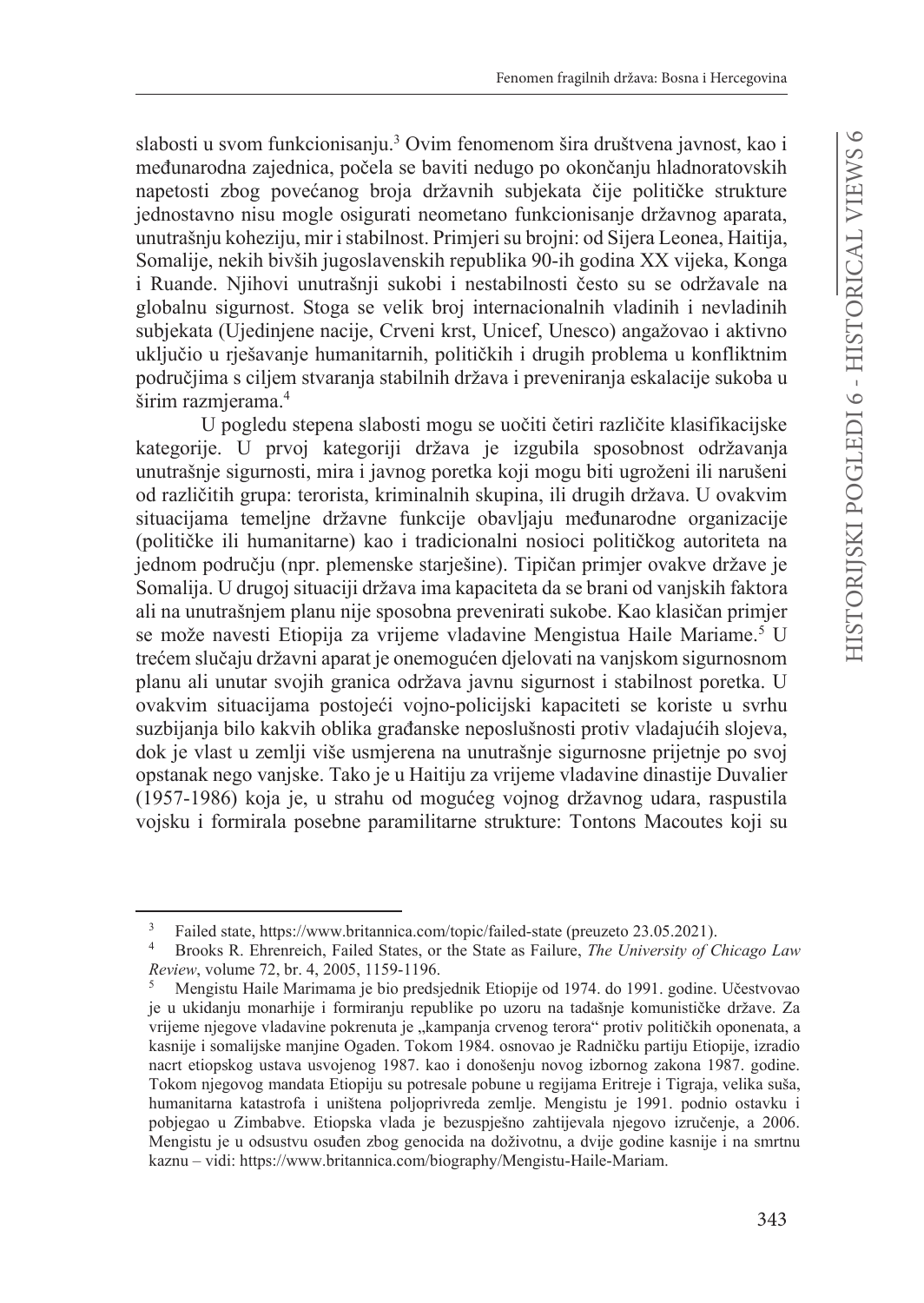predstavljali nosioce represije i državnog terora.<sup>6</sup> U četvrtoj grupi se nalaze one zemlje koje ne mogu osigurati unutrašnju i vanjsku sigurnost, ali takav nedostatak je privremenog karaktera. Ovakve države na određenim dijelovima svog teritorija često ne mogu obnašati vlast ili je ona prisutna u simboličnoj, najmanjoj mogućoj mjeri. To se može najbolje uočiti u Sudanu čija se centralna vlast u Kartumu dugo vremena suočavala sa nemogućnošću sprovođenja vlasti u južnim i zapadnim dijelovima zemlje.<sup>7</sup> Napetosti između muslimanskog sjevera i katoličkog juga često su bile motiv za međusobne sukobe koji su kulminirali stvaranjem pokreta za nezavisnost Južnog Sudana. Nezavisnost je, nakon referenduma sprovedenog u januaru 2011, zvanično proglašena 9. jula te godine.<sup>8</sup>

### **Fragile State Index (FSI)**

U modernoj teoriji se prilikom raspravljanja o tome da li se za neku državu može reći da li je propadajuća ili nije potrebno je sagledati ukupne političke, ekonomske i socijalne faktore koji determinišu njeno stanje. Njihov uticaj na političke i društvene tokove se korištenjem različitih računskih i drugih metoda izražava kroz određene iznose na osnovu čega se može stvoriti jedna sveobuhvatna slika o jednoj zajednici. Takvih metodoloških pristupa je mnogo, a najzastupljeniji je Fragile State Index (FSI). FSI je nastao kao produkt višegodišnjeg djelovanja nevladine organizacije Fund for Peace osnovane 1957. godine. Njeni osnivači, Randolph Compton i Dorothy Danforth, svoj rad primarno su usmierili ka prevazilaženiu napetosti u tadašniim međunarodnim odnosima opterećenim hladoratovskim sukobom, blokovskim podjelama, kao i smanjenju upotrebe nuklearnog naoružanja i mirnom načinu rješavanja sporova. Slom komunizma 90-ih godina prošlog vijeka proširio je djelokrug rada ove organizacije na oblasti zahvaćene oružanim sukobima, te državama koje se suočavaju sa političkim, ekonomskim, socijalnim ili drugim problemima u razvoju. U tom kontekstu se posebna pažnja posvećuje stepenu njihove ugroženosti i pojedinačnoj analizi stanja ljudskih prava. Tim povodom Fund for Peace je stvorio poseban instrumentarij sačinjen od ekonomskih, socijalnih, kulturnih i drugih pokazatelja čijim zbirom se stvara jedinstvena cifra izražena kroz stepen "krhkosti" tj. nestabilnosti države. Riječ je o Fragile State Indexu koji se na osnovu konstantnog monitoringa računa na godišnjem nivou za svaku državu ponaosob. Na kraju godine sačinjava se specijalni izvještaj o ukupno 178 zemalja svijeta gdje se, u komparaciji sa podacima iz prethodnih kalendarskih

Tontons Macoutes (u prevodu: zlodusi) su bili paramilitarne snage predsjednika Françoisa Duvaliera formirane 1957. sa zadatkom borbe protiv političkih neistomišljenika – vidi: https://www.britannica.com/biography/Francois-Duvalier#ref257066 (pristuplieno 27.05.2021).

Germain J. Gross, Failed States in Theoretical, Historical and Policy Perspectives, u: Haupt -Geinz G (eds). Control of violence: Historical and international persepctives on violence in modern societies, Springer Science, 2011, 535-561.

South Sudan, https://www.britannica.com/place/South-Sudan (preuzeto 25.05.2021).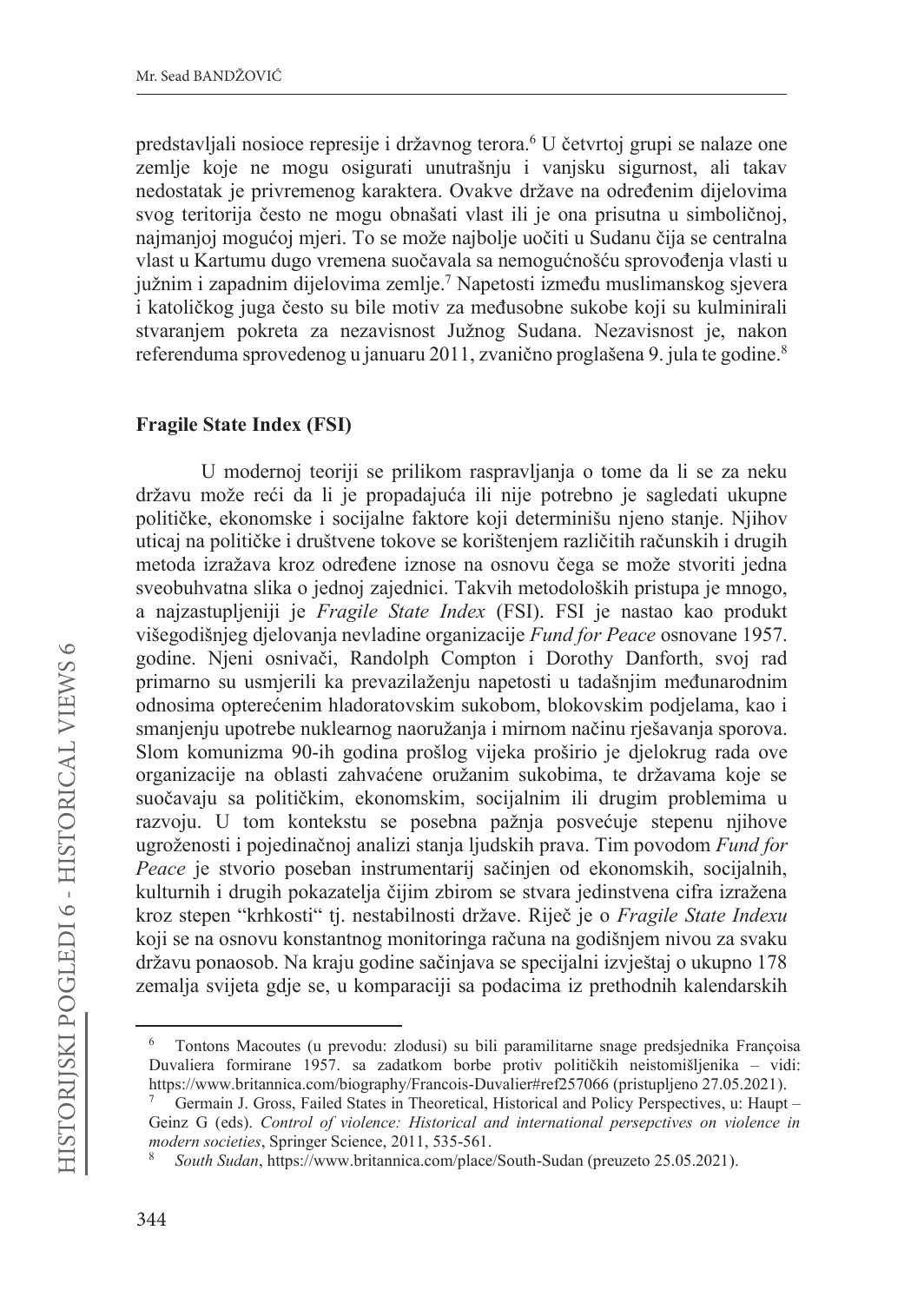godina, može zaključiti da li je neka zajednica na putu da postane propadajuća ili ne. U nekim situacijama se bilježe pozitivni trendovi, dok u ostalim, najviše prisutnim, primjetno je konstatno pogoršanje stanja.<sup>9</sup>

FSI se računa na osnovu posebne metodologije koju je fondacija Fund for Peace sačinila prije skoro 25 godina. Ona se temelji na četiri grupe indikatora. U prvoj, kohezijski se odnose na unutrašnju sigurnost države. Tu se prvenstveno posmatra način korištenja aparata državne prisile. Razmatra se stepen kriminala, zastupljenosti raznih oblika krivičnih djela, postojanja terorističkih grupa. Analizira se stanje policijskih i vojnih struktura, nivo državne kontrole nad njima, da li se oni koriste u svrhe obračuna sa političkim i drugim neistomišljenicima i sl. Posebna se pažnja posvećuje postojanju vandržavnih sigurnosnih struktura u vidu privatnih snaga, milicija i drugih oblika policijskog ograniziranja. Mimo navedenog, u okviru prve kategorije faktora se u obzir uzima i moguća frakcionarnost vladajućih elita. Naime, riječ je o stepenu moguće podijeljenosti vladajućih struktura i državnih institucija po etničkim, nacionalnim, vjerskim i drugim osnovama kao i sukoba koji po tom osnovu mogu proizaći.<sup>10</sup> Može se desiti da je unutar pojedinačne zajednice izraženo snažno nacionalno jedinstvo i nedjeljivost, ali isto tako društvo može biti iznimno etnički ili vjerski polarizovano sa čestim oblicima netrepeljivosti pa i separatističkih težnji. U uvjetima pluralnog društva posebna pozornost se poklanja obimu zastupljenosti različitih grupa u zakonodavnim, sudskim i izvršnim tijelima te oblicima njihovog učešća u donošenju političkih odluka.

Drugi dio FSI kriterija se odnosi na ekonomsko stanje države gdje se posmatraju tri ključne komponente: stepen ekonomskog razvoja (pad ili rast), nivo razvoja pojedinačnih dijelova državnog teritorija i prisutnost problema brain drain ("odliva mozgova") i human flight tj. da li stanovništvo, po sticanju potrebnih obrazovnih i drugih kompetencija, lako ili teže dolazi do željenog

 $\boldsymbol{9}$ Do nalaza koje su države fragilne i egzistencijalno ugrožene, a koje su održive i stabilne, dolazi se prikupljanjem miliona podataka o političkom i društvenom stanju u pojedinim zemljama svake godine, koji se potom obrađuju kvantitativnim i kvalitativnim metodama društvenih nauka i podvrgavaju vrednovanju neovisnih međunarodnih stručnjaka. Indeks fragilnosti ili propalosti utvrđuje se na osnovu kohezijskih, ekonomskih, političkih i socijalnih indikatora. Više od stotinu podindikatora konstruiraju tri glavna pokazatelja u svakoj od tih četiriju skupina. Kohezijski indeks mjeri se funkcionalnošću sigurnosnog aparata, stepenom frakcioniranja elita i nepravdama kojima su izložene pojedine društvene skupine. Ekonomski indeks izračunava se na temelju općeg ekonomskog stanja, stepena ekonomske nejednakosti te bijega ljudi i odljeva mozgova. Politički indeks čine legitimnost države, dostupnost javnih usluga te poštovanje ljudskih prava i vladavina prava. Naposljetku, socijalni indeks obuhvaća stepen demografskog pritiska, broj izbjeglica i interno raseljenih osoba te izvanjske intervencije. Na osnovi vrijednosti tih indeksa, države su svrstane u održive, stabilne, ugrožene i alarmantne. Alarmantno stanje drugi je naziv za propale ili, u najmanju ruku, propadajuće države-vidi: Mirjana Kasipović, Ako je Hrvatska propala država, trebamo li se svi iseliti: Na ljestvici 178 država, od najugroženijih do najstabilnijih, stojimo vrlo dobro, https://www.jutarnji.hr/globus/Globus-politika/ako-je-hrvatska-propala-drzava-trebamo-lise-svi-iseliti-na-ljestvici-178-drzava-od-najugrozenijih-do-najstabilnijih-stojimo-vrlodobro/7830813/(pristupljeno 28.05.2021).

Indicators, https://fragilestatesindex.org/indicators/c2/ (pristupljeno 25.05.2021).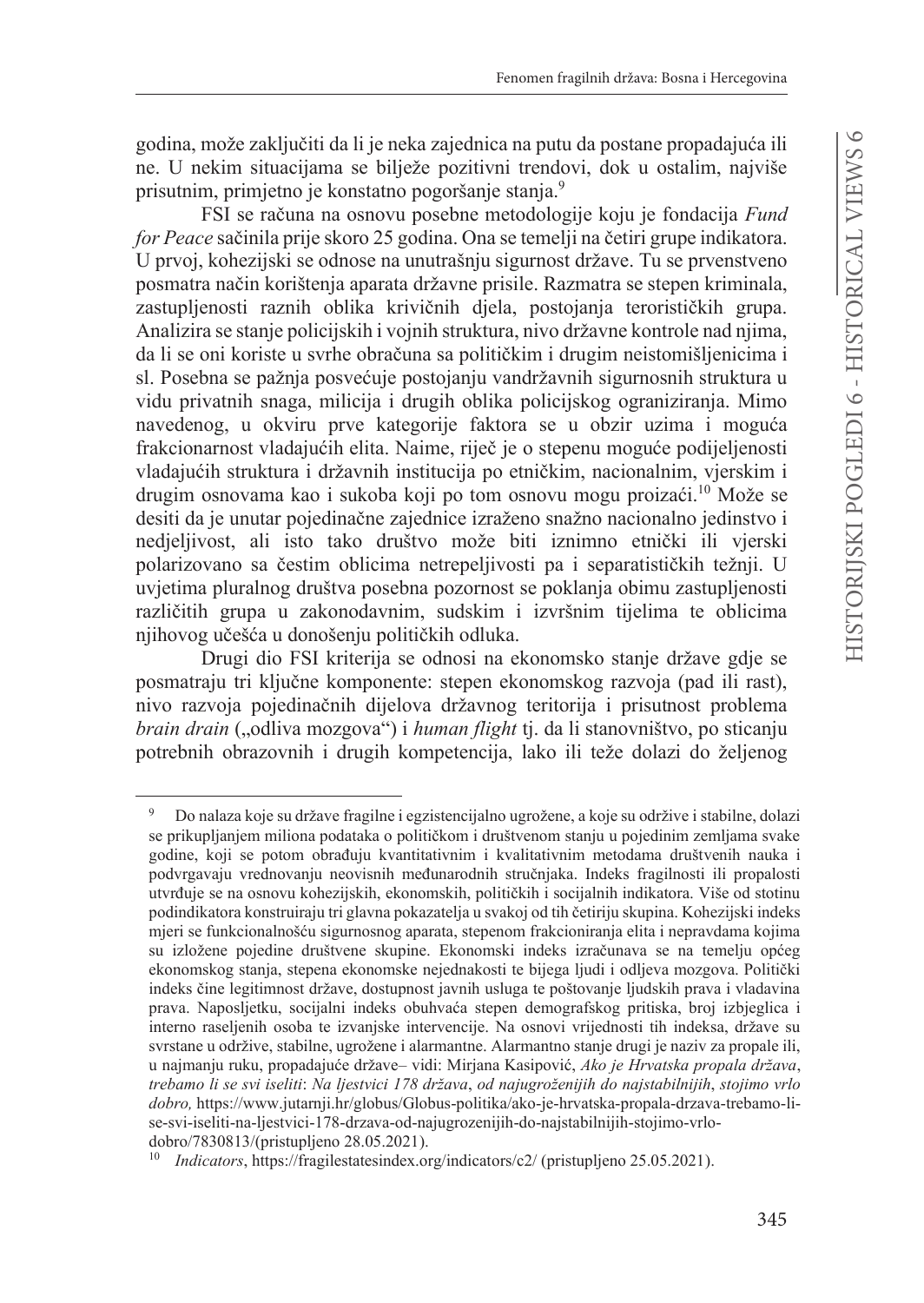radnog miesta ili je prisiljeno napustiti svoju domovinu u potrazi za boljom egzistencijom. U ocjeni cjelokupne situacije nužno je sagledati ekonomskopolitičke mjere u polju rješavanja spomenute problematike. Stoga se posmatraju visina inflacije u zemlji, iznos kamatne stope, produktivnost, GDP, investitorska klima, mišljenje ekonomske struke o postojećem stanju, nezaposlenost i drugi parametri.

Možda najvažniju grupu parametara kod izračunavanja FSI predstavljaju politički: legitimitet državne vlasti, javne usluge, stanje ljudskih prava i vladavina prava. Politički indikatori ukazuju na odnose vlasti i njenih građana. Taj odnos može biti obilježen punim povjerenjem građana u vlast sa jedne, a njene potpune otvorenosti i transparentnosti sa druge strane, dok su u praksi prisutni slučajevi iskazivanja nezadovoljstava stanjem u zemlji što često dovodi do izbijanja protesta pa čak i nasilnih okršaja. Stepen povjerenja može se iskazivati i kroz interes građana za učešćem u političkom živou zajednice. To se najbolje može vidjeti kroz procenat učešća građana na izborima: može se kretati od niske stope izlaznosti (bojkotiranje) ili izuzetno visokog odziva na iste.<sup>11</sup> Blagostanje građana može se pratiti i obimom dostupnih usluga i javnih dobara. Među relevantnim pitanjima svakako se nameće i stanje postojeće infrastrukture u zemlji (školstvo, saobraćajne komunikacije, socijalne usluge za ugrožena lica, snabdijevanje osnovnim životnim namirnicama) i kroz modalitete zaštite i primiene nacionalno i međunarodno zagarantovanih ljudskih prava. Vladavina prava, nezavisnost sudstva, sloboda mišljenja, vjeroispovijesti i kretanja u tom smislu predstavljaju osnove savremenog demokratskog društva koje nije u iednakom obimu prisutno u svim dijelovima svijeta.<sup>12</sup>

posljednju, četvrtu grupu FSI indikatora spadaju socijalni: U demografski pritisak, izbjeglice i interno raseljena lica, te postojanje stranog faktora u odvijanju političkih i drugih tokova u zemlji. Na kvalitet života najviše utiče stanovništvo i to manjim ili većim stepenom prirodnog priraštaja. Kod manjeg je prisutno odsustvo mlađeg sloja stanovništva, povećanja broja starijih osoba, dok se pod povišene stope posmatra uticaj populacije na širu društvenu okolinu, tačnije da li oni svojim prisustvom narušavaju ekološko stanje okoliša ili ne, te u kojem obimu je država kadra da odgovori na sve potrebe svojih građana. Demografsku sliku dodatno mogu usložnjavati ratni sukobi unutar ili van države što dovodi do pojave izbjeglica ili interno raseljenih osoba. FSI ovdje mjeri uspješnost države u rješavanju ove problematike. U ovim poslovima, ali i mnogim drugim, vlast često nije u mogućnosti da ih obavlja na propisani način. Stoga je prisiljena obratiti se za finansijsku, političku i drugu pomoć međunarodnim tijelima i organizacijama, a što je jedan od segmenata ove analize.<sup>13</sup> Kada se svi prethodno spomenuti parametri kombinuju i izračunaju,

<sup>&</sup>lt;sup>11</sup> State Legitimacy, https://fragilestatesindex.org/indicators/p1/ (preuzeto 25.06.2021).

<sup>12</sup> Human Rights and Rule of Law, https://fragilestatesindex.org/indicators/p3/ (preuzeto 25.06.2021).

External Intervention, https://fragilestatesindex.org/indicators/x1/ (preuzeto 23.06.2021).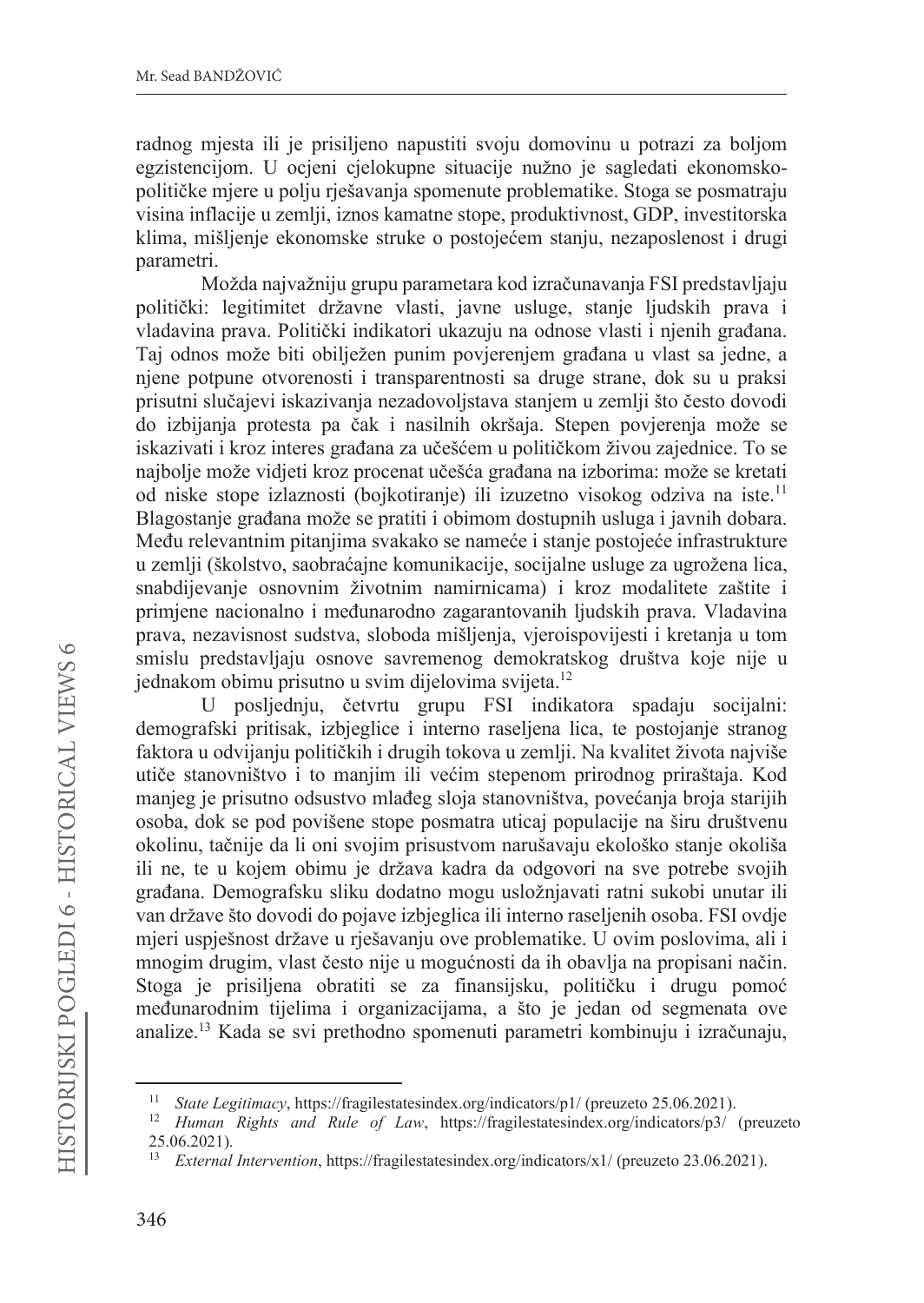dobije se jedinstvena cifra u rasponu od 1 do 120. Što je vrijednost FSI-ja viša samim tim se povećava stepen nestabilnosti države.

## Primjeri propadajućih država

### **Jemen**

Na prvom mjestu liste propadajućih država za 2021. se nalazi Arapska Republika Jemen. Nakon tridesetogodišnje vladavine predsjednika Ali Abdullaha Saleha 2011. mandat je preuzeo Abdrabbuh Mansur Hadi. Novi predsjednik se suočio sa mnoštvom problema u zemlji: korupcijom, siromaštvom i sektaškom podjelom zemlje između šita i sunita. Šitski Houthi pokret je tokom 2015. zauzeo jemensku prijestolnicu Saanu i okolna mjesta. Usljed pobune predsjednik Hadi je bio prisiljen otići u egzil. Stanje se dodatno pogoršalo iste godine kada je vojna koalicija, koju su činile Saudijska Arabija, Francuska, Ujedinjeno Kraljevstvo, Sjedinjene Američke Države, započela sa koordiniranim zračnim napadima na Houthi pobunjenike sa ciljem vraćanja vlasti u ruke Mansura Hadija. Unutar šitskih milicija postoje, s druge strane, pobornici ideje izdvajanja juga zemlje u nezavisnu južnojemensku državu dok se ostatak tome protivi. Sukobi su izazvali humanitarnu krizu velikih razmjera. Prema podacima Ujedinjenih nacija skoro 8,4 miliona ljudi pati od pothranjenosti, dok 22 miliona nemaju pristup medicinskim uslugama i prijeko potrebnim lijekovima. Situaciju su dodatno pogoršale ratne eskalacije sredinom 2018. napadom saudijske koalicije na jemenski priobalni grad Hudejdu, posljednje uporište pobunjenika i istovremeno važnu luku za distribuciju humanitarne pomoći, pa se stoga predviđa da će broj žrtava građanskog rata u ovoj zemlji biti veoma velik.<sup>14</sup>

## Somalija

Po završetku britanske i italijanske kolonijalne uprave na području istočne Afrike uspostavljena je 1960. Republika Somalija. Poseban problem ove novonastale države je bila činjenica da se veći dio njenog stanovništva nalazio izvan somalskog teritorija u susjednoj Etiopiji, Džibutiju i Keniji (regija Ogadena). Vojnim udarom 1969. vlast je preuzeo predsjednik Mohamed Siad Bare koji je vladao do 1991, kada ga zbacuje vojska. Od tada u zemlji vlada konstantan haos bez organizovane centralne vlasti. Somalija je postala utočište brojnim terorističkim organizacijama, tačnije Al Shababu – ogranku islamske militantne skupine Al Qaida koji je od 2011. držao kontrolu nad većim dijelom zemlje, uključujući i prijestolnicu Mogadišu. Država je podijeljena na manje plemenske teritorije sa odvojenim policijskim i vojnim aparatom. Došlo je i do

<sup>&</sup>lt;sup>14</sup> Yemen Conflict explained in 400 words, https://www.bbc.com/news/world-middle-east-44466574 (pristupljeno 25.06.2021).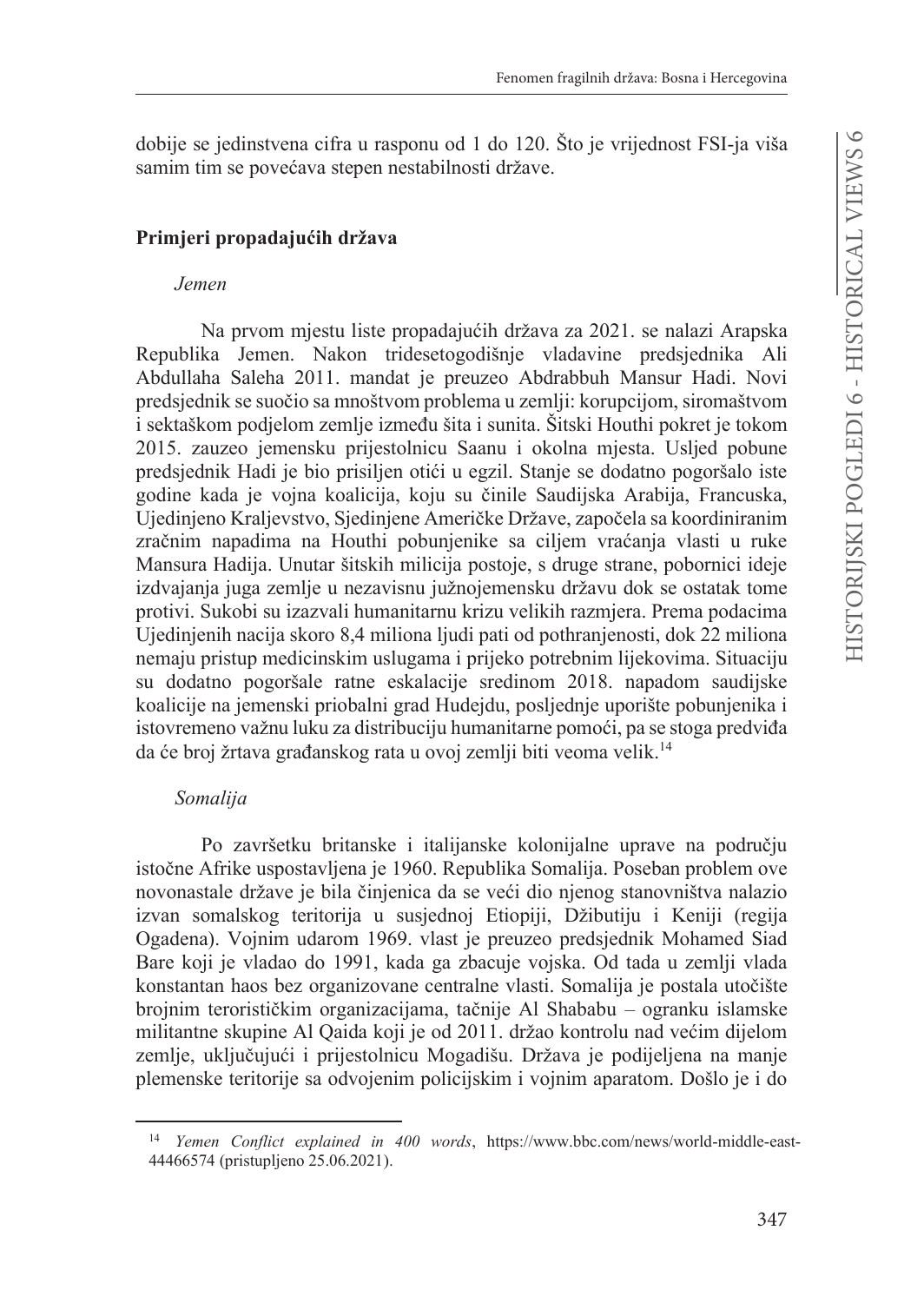izdvajanja pojedinih dijelova somalijskog teritorija u zasebne države pa je 1991. proglašen Somaliland, a 1998. Puntaland. Stalne suše, glad i uskraćen pristup pitkoj vodi nerijetko su dovodili do izbijanja humantiranih katastrofa u kojima je, prema dosadašnjim procjenama, umrlo oko 200.000 ljudi. Nedostatak jedinstvenog sigurnosnog aparata u zemlji odrazio se i u širim tokovima pa je u posljednjih nekoliko godina zabilježeno više napada somalijskih gusara na putničke i teretne brodove u Adenskom zalivu, jednom od najprometnijih morskih ruta. Određeni pomaci u konsolidaciji političke vlasti ostvareni su formiranjem jedinstvene federalne vlasti, kao i izgradnjom somalijskih policijskih i vojnih struktura uz podršku Republike Turske. Međutim, nova vlast se i danas suočava sa nizom problema: ratom razorenom infratstrukturom, djelovanjem terorističkih grupa i nemogućnošću sprovođenja vlasti na cjelokupnoj teritoriji.<sup>15</sup>

#### Venecuela

Historija Venecuele počinje sredinom XVI vijeka, tačnije 1522. kada postaje španska kolonija. Pokret za nezavisnost se javio početkom XIX vijeka, a prvi korak ka uspostavi samostalne države napravljen je proglašenjem nezavisne venecuelanske države od Velike Kolumbije 1811. koja je u punom kapacitetu osigurana 1830. godine. Političku historiju ove zemlje obilježili su nedemokratski režimi *caudillosa* (vojnih starješina) i nagle promjene vlasti što je trajalo sve do sredine XX vijeka. Od 1958. zemljom su upravljale pretežno demokratski orijentisane političke partije, a sporedni događaji poput ekonomske krize 1990-ih, dva vojna udara te opoziv predsjednika Carlosa Andrésa Péreza zbog zloupotrebe javnih sredstava 1993. doveli su do gubitka povjerenja građana u postojeće demokratske strukture. Na izborima održanima 1998. za predsjednika je odabran Hugo Chávez, začetnik bolivarske revolucije, za vrijeme čijeg mandata je 1999. donešen novi ustav. Nakon Chavezove smrti 2013. održani su novi predsjednički izbori, a pobjedu je odnio Nicolas Maduro sa svega 1,6% više glasova od ostalih kandidata. Tokom prvog Madurovog mandata Venecuela je skliznula u veliku ekonomsku krizu zbog poremećaja na svjetskom tržištu nafte, naglo je porasla stopa inflacije u zemlji, a stanovništvo se suočilo sa nedostatkom hrane i lijekova, zbog čega je stotine hiljada ljudi izbjeglo u susjednu Kolumbiju i Ekvador. Situacija se dodatno komplikuje 2018. Mađurovom ponovnom pobjedom na izborima koje su bojkotovale skoro sve opozicione partije, a isti su ocijenjeni kao neobjektivni i namješteni. U aprilu iste godine predsjedavajući venecuelanskog parlamenta Juan Guaido se uz podršku određenih vojnih struktura proglasio predsjednikom Venecuele sa namjerom da od Madura, postojećeg nosioca ove funkcije, preuzme sve njegove ovlasti, što je do sada priznalo skoro 50 država svijeta. Društvo je duboko podijeljeno između pristalica Madurovog režima i Guaida, na brojnim protestima u glavnom gradu Caracasu

 $15\,$ Fragile State Index Annual Report, Fund for Peace, 2019, 23.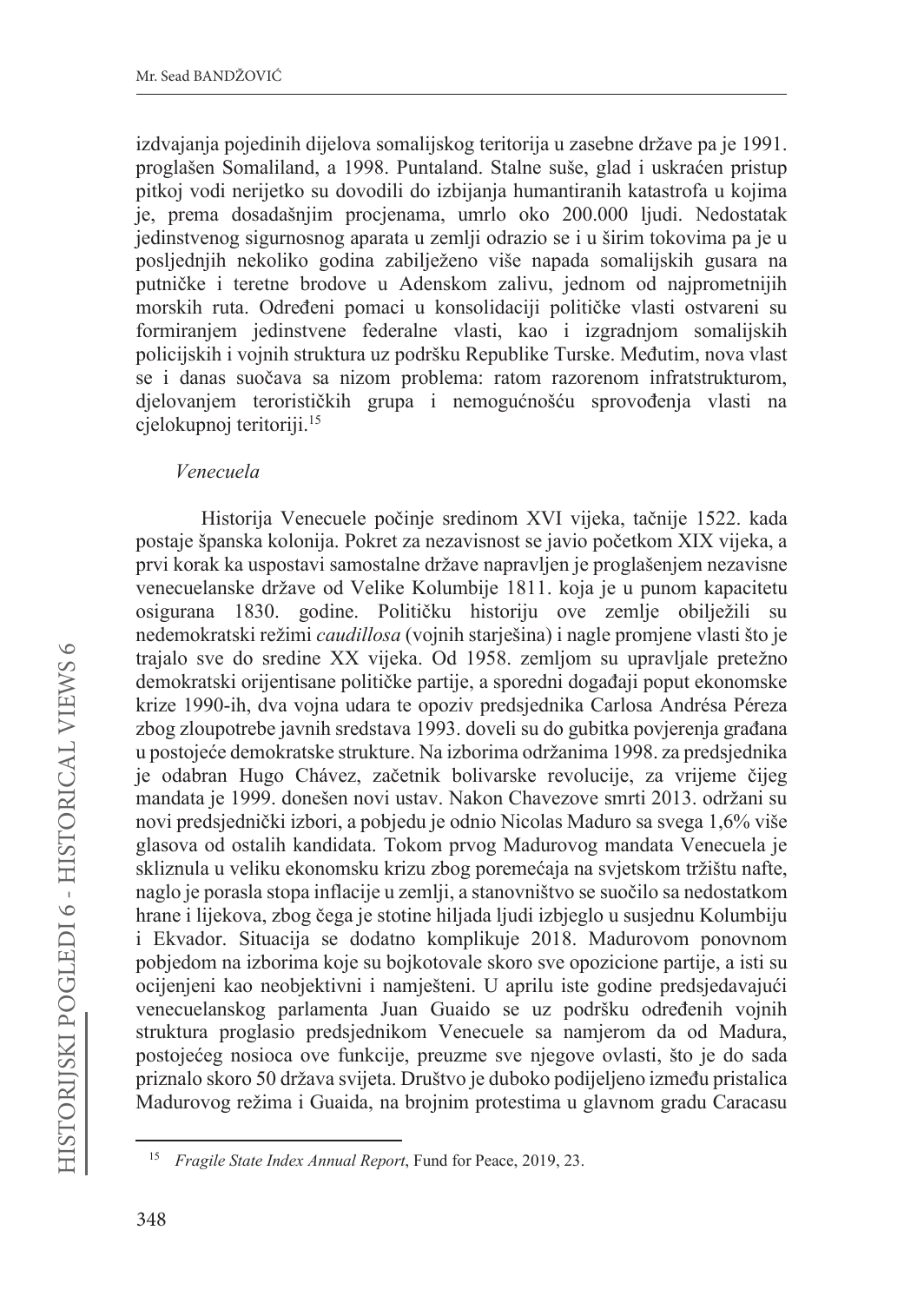često je dolazilo do sukoba demonstranata sa policijom i vojskom. Maduro je, zbog svog autoritarnog stila vladavine, naišao na osude brojnih svjetskih zvaničnika, ponajviše zemalja članica Evropske unije i Sjedinjenih Američkih Država koje su Venecueli uveli niz sankcija. Dio venecuelanske vojske je 23. januara 2019. u pokušaju vojnog udara nastojao smijeniti postojeće političke strukture. S obzirom na trenutačno stanje u državi prognoze ukazuju na dalje moguće unutrašnje političke pa i oružane sukobe zbog čega je Venecuela uvrštena među prvih pet propadajućih država.<sup>16</sup>

#### Južni Sudan

Nakon što je 2013. predsjednik Južnog Sudana Salva Kijr optužio svog bivšeg potpredsjednika Rieka Machara za pokušaj vojnog udara, došlo je do sukoba između njihovih pristalica, zauzimanja pojedinih gradova i stradanja na hiljada civila, dok je velik broj lica izbjegao u okolne države. Sukob se prenio i u 2014. tokom koje su više puta kršena ranije sklopljena primirja, a sa terena su dolazile vijesti o stradanju civilnog stanovništva, među kojima se posebno izdvaja napad Macharovih snaga na grad Bentiu sa velikim brojem žrtava. Iste godine započeti su mirovni pregovori u Adis Abebi. Riek Machar se u aprilu 2016. vratio u glavni grad Džubu i položio zakletvu za potpredsjednika tadašnje jedinstvene vlade, ali je svrgnut sa vlasti u julu iste godine što je dovelo do nastavka građanskog rata. Na teren su upućene japanske mirovne snage. Komisija UN-a za ljudska prava je optužila Kiirovu vladu za etničko čišćenje u pojedinim dijelovima zemlje. Stanje je u februaru 2017. dodatno pogoršalo izbijanje gladi, a broj izbjeglih osoba u susjednoj Ugandi je iznosio više od milion lica. Mirovni pregovori su započeti u maju iste godine proglašavanjem prekida vatre od strane predsjednika Kiira, a u augustu 2018. potpisan je mirovni sporazum Kiir-Machar sa ostalim opozicionim snagama u Južnom Sudanu. Njime je predviđen povratak Machara na vlast kao jednog od pet potpredsjednika.<sup>17</sup> Prema procjenama Ujedinjenih nacija, skoro ½ stanovništva je potrebna humanitarna pomoć, velik broj preživjelih žrtava građanskog rata nema adekvatnu medicinsku njegu i podršku. Zabilježena su masovna kršenja ljudskih prava, slučajeva silovanja, ubistava i trgovine djecom a sudbina stotine nestalih lica je i dalje nepoznata.<sup>18</sup>

Venezuela crisis: How the political situation escalated, https://www.bbc.com/news/worldlatin-america-36319877 (preuzeto 26.06.2021).

<sup>&</sup>lt;sup>17</sup> South Sudan profile – Timeline, https://www.bbc.com/news/world-africa-14019202 (preuzeto  $16.07.2021$ ).

South Sudan:  $\boldsymbol{A}$ 'Fragile' Country Ravaged  $by$ Famine and War. https://www.foreignpolicyjournal.com/2018/03/21/south-sudan-a-fragile-country-ravaged-byfamine-and-war/ (preuzeto 16.07.2021).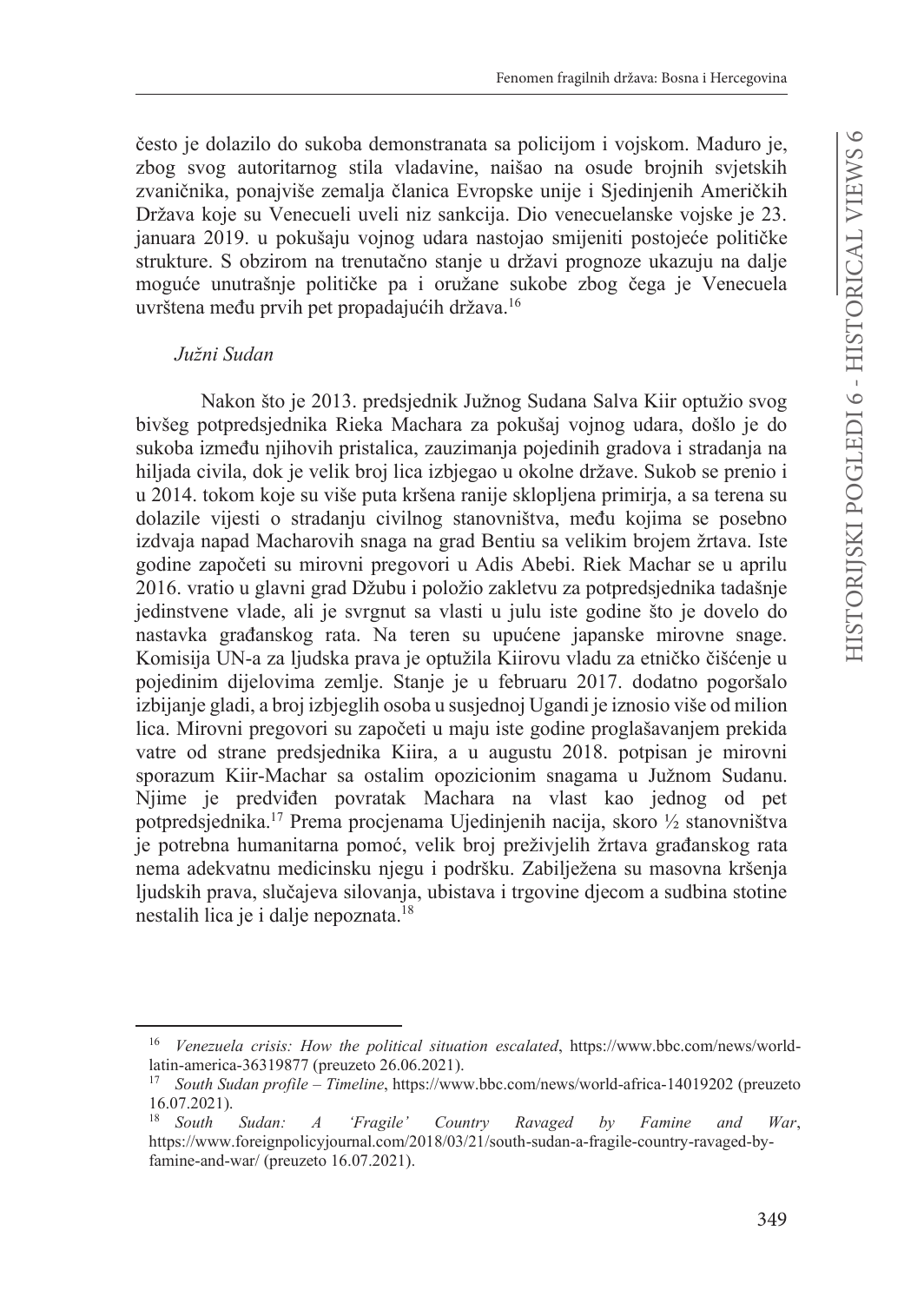### Bosna i Hercegovina – fragilna država?

Potpisivanjem Dejtonskog mirovnog sporazuma (u nastavku: Sporazum) u Daytonu 1995. okončan je krvavi četverogodišnji rat u Bosni i Hercegovini. Ovaj sporazum predstavlja najvažniji pravni osnov i nezaobilazan okvir za unutrašnje uređenje ove države. Zbog toga proces izgradnje države u Bosni i Hercegovini nije moguće valjano tumačiti bez uzimanja u obzir konstitutivnih elemenata Sporazuma.<sup>19</sup> Uspostavljeno je složeno ustavno uređenje sačinjeno od dva entiteta, deset kantona a kasnije i Brčko distrikta. Stvorena je snažno decentralizirana država, sa izuzetno kompleksnim procedurama donošenja političkih odluka pri čemu predstavnici konstitutivnih naroda Bosni i Hercegovini, Bošnjaci, Srbi i Hrvati, mogu iskoristiti pravo ulaganja veta ukoliko smatraju da je neka odluka štetna po njihove interese. Naprijed iznesene činjenice nužno sa sobom povlače pitanje da li se Bosna i Hercegovina, sa svojim dejtonskim ustavnim sistemom, može smatrati kao država koja nije u stanju ostvariti svoje temeline političke i druge funkcije. Ukoliko bi se posmatrale tri temeljne pretpostavke postojanja savremene države: stanovništvo, teritorij i zaokružena politička vlast, onda se na postavljeno pitanje može odgovoriti negativno. Tokom rata 1992-1995. pa i nakon potpisivanja Dejtonskog mirovnog sporazuma, Bosna i Hercegovina je imala svoje zasebne policijske i vojne organe. legitimnu i ustavnu vladu sa kapacitetom predstavljanja države u međunarodnopravnim okvirima.

Drugo pitanje koje se nameće jeste ono koje se odnosi na prirodu Bosne i Hercegovine kao protektorata međunarodne zajednice. U teoriji međunarodnog prava protektorat predstavlja poseban odnos protektirane države prema drugoj zemlji protektoru utemeljen na odnosima međusobne zaštite ali i kontrole poslova protektirane države. Kada je riječ o Bosni i Hercegovini, polazni osnov za analizu njenog ustavnog uređenja i njegove same prirode je Dejtonski sporazum na osnovu kojeg se može zaključiti da je njegov primarni cilj stvaranje jednog novog ustavnog sistema radi osiguranja mira i stabilnosti. O protektoratu u ovom konkretnom slučaju ne može biti govora budući da nije precizirano koje bi to tijelo ili država imalo ulogu protektora.<sup>20</sup>

Uprkos navedenom, obilježje savremenog bosanskohercegovačkog ustavnog sistema je prisustvo međunarodne zajednice koja je, na različite načine, institucionalizirana u njeno političko tijelo. Tako je Aneksima 1A i 1B Sporazuma predviđeno u prvim postratnim godinama učešće NATO snaga u obezbjeđenju unutrašnje sigurnosti uz zagarantovani imunitet od domaćih pravosudnih i drugih organa. Prvobitne entitetske oružane snage su se, pod

<sup>&</sup>lt;sup>19</sup> Pred izborom između suvereniteta (demokratije) i stabilnosti, kreatori Sporazuma opredijelili su se za stabilnost po cijenu privremene suspenzije demokratije. Sporazum ipak sadrži korpus konsocijativnih mehanizama koji su značajno doprinijeli njegovoj stabilnosti – vidi: V. Lazić Ograničenja primene koncepta izgradnje države, 187-188.

<sup>20</sup> E. Šarčević, Ustav iz nužde – konsolidacija ustavnog prava Bosne i Hercegovine, Rabic, Sarajevo 2010, 329-333.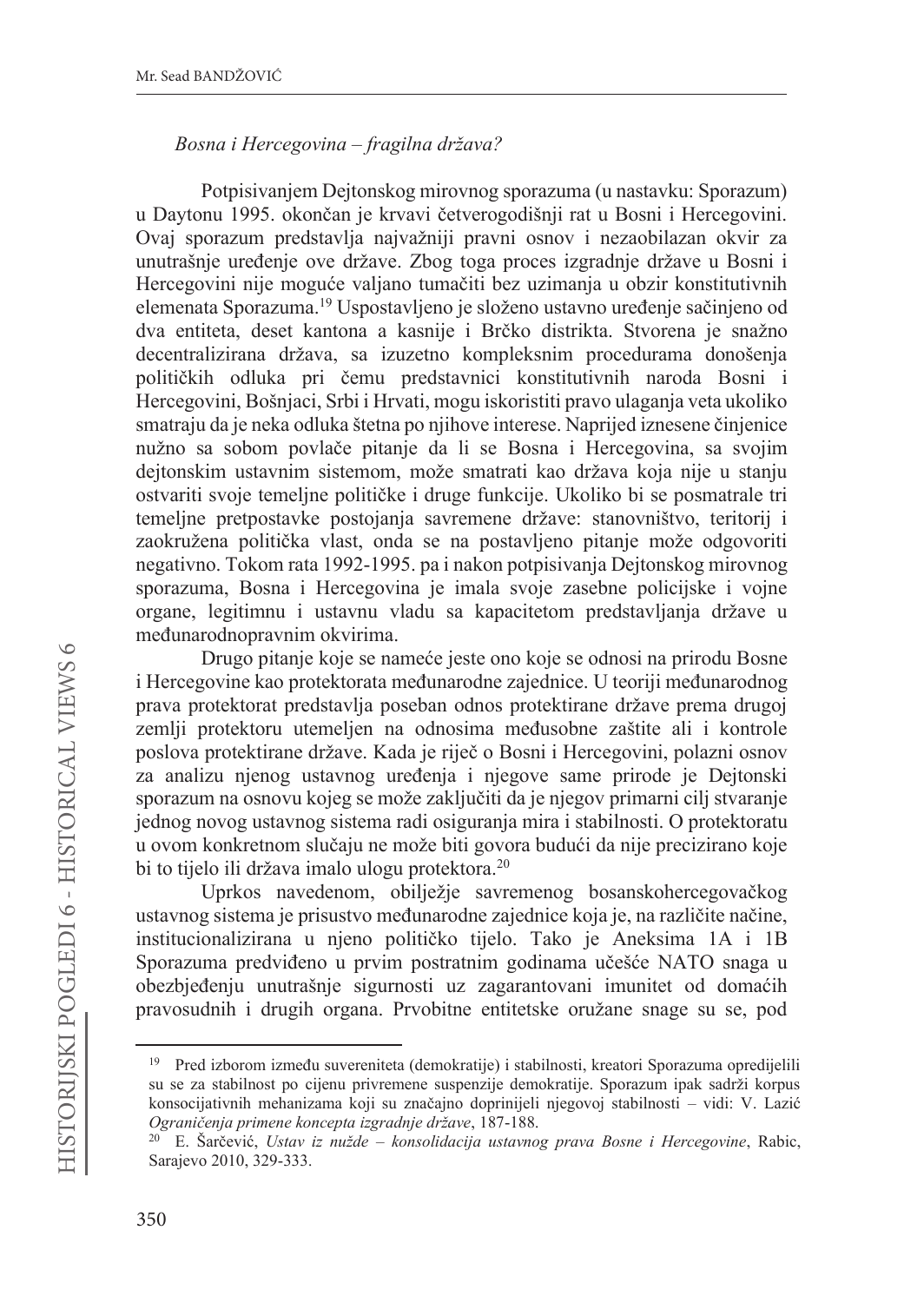patronatom NATO saveza, reformisale u jedinstvene Oružane snage Bosne i Hercegovine 2005. godine. U domenu civilne vlasti međunarodno prisustvo je oličeno u poziciji Visokog predstavnika za Bosnu i Hercegovinu (OHR) čija su se ovlaštenja mijenjala u zavisnosti od realne situacije i odluka Savjeta za primienu mira. Visoki predstavnik je dobio jasno naznačena ovlaštenja manifestovana kroz nadgledanje sprovođenja mira, intenzivne kontakte s predstavnicima domaće vlasti, koordiniranje aktivnosti civilnih organizacija, olakšavanie saradnie i prevazilaženie teškoća svojim angažmanom, učestvovanie na sastancima donatora, osnivanje raznih tijela i komisija, saradnja s vojnim predstavnicima. OHR je također vrhovni tumač kako Ustava Bosne i Hercegovine, tako i cjelokupnog Sporazuma. Njegova pozicija je dodatno mijenjana na sjednicama Savjeta za primjenu mira održavanim od 1997. do 1999. godine. Obim poslova se širio sa davanja preporuka tijelima vlasti u Bosni i Hercegovini na pitanja imenovanja bosanskohercegovačkih konzula i ambasadora, donošenja propisa o državljanstvu, banci i carinama, pa sve do poznatih *bonskih ovlaštenia* – mogućnosti donošenia domaćih zakona ukoliko ih parlamentarna tijela ne mogu propisati samostalno, kao i pravo smjenjivanja političkih funkcionera. Bonske ovlasti su imale za cili poboljšanje ljudskih prava u zemlji, reformu pravosuđa, povratak izbjeglica, jačanje ekonomije i druga bitna pitania.<sup>21</sup>

I pored značajnijeg angažmana međunarodnih aktera u stvaranju jednog povoljnog političkog i ustavnog okruženja, u Bosni i Hercegovini još nije moguće postići konsenzus njenih političkih predstavnika o bitnim pitanjima koja se tiču vladavine prava, jednakosti svih njenih građana, a što je jedan od osnovnih postulata svih savremenih demokratskih sistema kao i Evropske unije čijem članstvu Bosna i Hercegovina teži. Brojne nevladine međunarodne organizacije su se bavile i bave se raznim pitanjima bh. svakodnevnice, problemima koje muče njene građane kao i sposobnosti vlasti da na iste adekvatno odgovori. Ovdje se posebno mogu izdvojiti izvještaji Human Rights Watcha (HRW) koji na godišnjoj bazi prvenstveno ukazuju na stanje ljudskih prava a potom i ostale prateće pojave. U izvještajnom periodu 2017-2018, kao ključni problem Bosne i Hercegovine izdvaja se nespremnost domaćih političkih aktera da izmjene Ustav i izborno zakonodavstvo, kako bi se kandidatura za člana Predsjedništva Bosne i Hercegovine i Doma naroda Parlamentarne skupštine Bosne i Hercegovine omogućila i nacionalnim manjinama: Romima, Jevrejima i drugima, a što je Evropski sud za ljudska prava 2009. u svojoj presudi Sejdić – Finci ocijenio kao grubu diskriminaciju po nacionalnoj osnovi.

Rješavanje ratnih zločina, jedne od bitnih karika procesa rasvjetljavanja ratnih stradanja i međusobnog pomirenja, suočava se sa brojnim poteškoćama, malim brojem pravosnažno okončanih predmeta, uprkos obavezama koje je Bosna i Hercegovina preuzela potpisivanjem Deklaracije o ratnim zločinima na

<sup>&</sup>lt;sup>21</sup> R. Nešković, Nedovršena država – politički sistem Bosne i Hercegovine, Friedrich Ebert Stiftung, Sarajevo 2013, 302-303.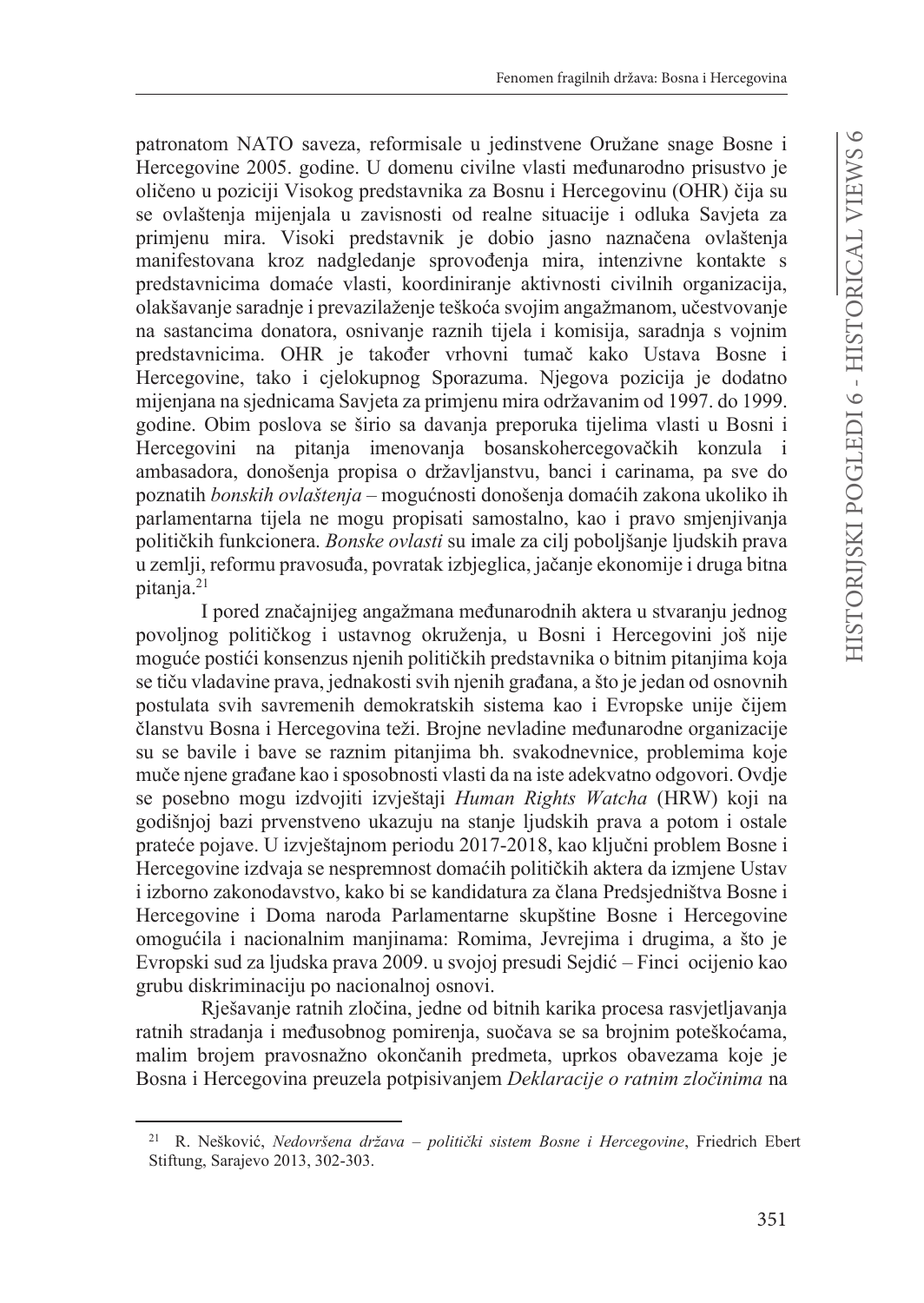Samitu država zapadnog Balkana 2018. godine. HRW ističe da Bosna i Hercegovina nije podržala inicijativu civilnog društva za osnivanjem posebne komisije za utvrđivanje istine (RECOM) čiji bi primaran zadatak bio da ispituie sve relevantne okolnosti izvršenih ratnih zločina. Na državnom nivou Vijeće ministara Bosne i Hercegovine je u septembru 2020. godine poslije dvije godine zastoja usvojio Revidiranu strategiju rješavanja predmeta ratnih zločina. Njome je predviđeno da niži sudovi u entitetima postupaju u ovakvim slučajevima, ali posebnu pažnju zaslužuje činjenica sve češćeg negiranja ratnih zločina u javnom prostoru bez bilo kakvih zakonskih sankcija.<sup>22</sup> Nadalje, zabilježeni su razni oblici međusobnih nacionalnih tenzija, poput napada na bošnjačke povratnike u entitetu Republika Srpska, ograničavanja i zabrane slobode okupljanja, gušenja medijskih sloboda napadima na novinare, te slučajevi govora mržnje prema manjinskim grupama.<sup>23</sup> Ovakvo stanje odrazilo se i na funkcionalnost Bosne i Hercegovine u kontekstu dugoročnih prognoza, pa je tako FSI u svojim procjenama ovu državu svrstao u grupu zemalja sa povećanom opasnošću od stvaranja političke nestabilnosti.<sup>24</sup> U izvještaju za 2020. godinu stanje se nije bitno promijenilo.<sup>25</sup> HRW je posebice naglasio sporost u rješavanju ključnih političkih pitanja u zemlji, a kao poseban primjer može se navesti problem grada Mostara. Posljednji lokalni izbori u ovom gradu održani su 2008. godine, a bošnjački i hrvatski politički predstavnici se dugo nisu mogli usaglasiti o izbornom procesu. Ustavni sud Bosne i Hercegovine je u novembru 2011. godine utvrdio neustavnost pojedinih odredaba Izbornog zakona Bosne i Hercegovine i Statuta grada Mostara naredivši Parlamentarnoj skupštini Bosne i Hercegovine kao i mostarskim lokalnim organima njihove izmjene. S obzirom da nije došlo do traženih izmjena, Ustavni sud je 2012. godine samostalno utvrdio nevažnost spornih odredaba zbog čega se izborni proces u Mostaru nije mogao sprovoditi 2012. i 2016. godine. U vezi s tim pred Evropskim sudom za ljudska prava (ECHR) pokrenut je postupak po apelaciji Irme Baralije iz Mostara. ECHR je u oktobru 2019. godine donio presudu kojom je utvrđena povreda člana 1 Protokola 12 Evropske konvencije za zaštitu ljudskih prava, tačnije zabrane diskriminacije, budući da se apelantica žalila na nemogućnost učešća na izborima u dužem vremenskom periodu s obzirom na njeno mjesto prebivališta. ECHR je naredio Bosni i Hercegovini da najkasnije u roku od šest mjeseci od konačnosti ove sudske odluke izmijeni Izborni zakon kako bi se otklonile utvrđene

<sup>&</sup>lt;sup>22</sup> Bosnia and Herzegovina – Events of 2020, https://www.hrw.org/world-report/2019/countrychapters/bosnia-and-herzegovina (preuzeto 12.07.2021).

<sup>&</sup>lt;sup>23</sup> Bosnia and Herzegovina – Events of 2018, https://www.hrw.org/world-report/2019/countrychapters/bosnia-and-herzegovina (preuzeto 26.05.2021).

<sup>&</sup>lt;sup>24</sup> Fragile State Index Annual Report, Fund for Peace, 2019, 7.

<sup>&</sup>lt;sup>25</sup> Fragile State Index Annual Report, Fund for Peace, 2020.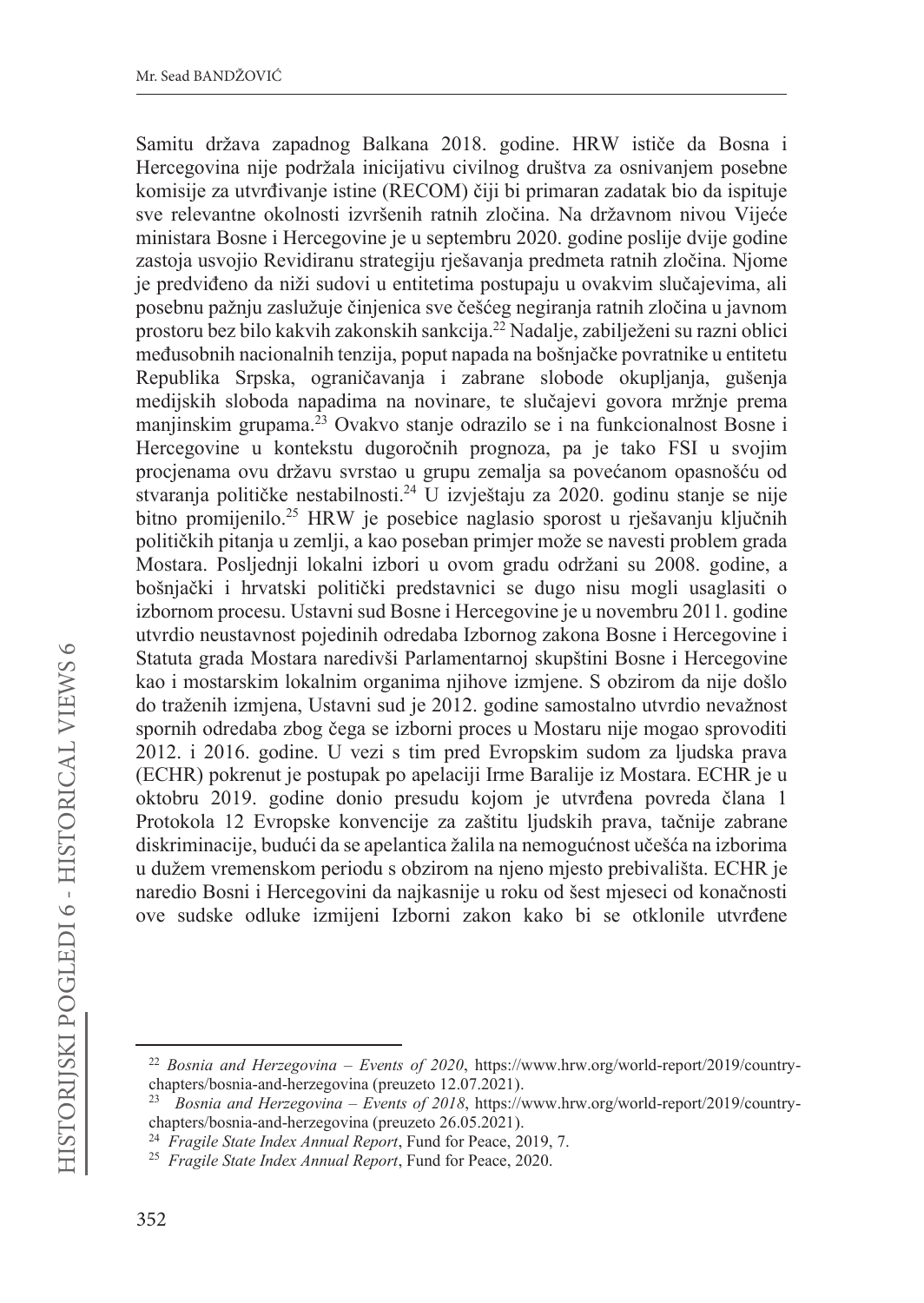povrede.<sup>26</sup> Uz posredovanje međunarodne zajednice u postizanju dogovora oko izbornog modela, izbori su održani u decembru 2020. godine.

U stvarnosti je Bosna i Hercegovina zarobljena država kojoj će trebati decenije da bi uspjela da se nađe na civilizacijskom ekonomskom, društvenom i političkom putu demokratije, vladavine prava i pravne države.<sup>27</sup> Rizici i izazovi u eri globalizacije učinili su sve države ranjivim i međusobno ovisnim. Ne mogu nezavisno da rješavaju probleme, bez međunarodne saradnje i supranacionalne integracije.

### Zaključak

U ovom radu je, u kratkim crtama, ukazano na fenomen fragilnih država u savremenoj pravnoj i političkoj nauci. Radi se o slučajevima nemogućnosti obavljanja osnovnih političkih, pravnih i drugih funkcija jedne zemlje zbog dugotrajnih unutrašnijih kriza i podjela, međunarodnih sukoba, građanskih ratova ili etničkih napetosti. Ova pitanja su predmet analize brojnih naučnih organizacija, među kojima se kao najrelevantnija izdvaja Fund for Peace koja je izradila indeks fragilnosti zemlje (Fragile State Index) baziran na ekonomskim, socijalnim i političkim pokazateljima čiji zbir govori koliko je neka država zaista stabilna. Navođenjem pojedinih propadajućih država: Somalije, Južnog Sudana, Venecuele i Jemena se može zaključiti da se ova problematika najviše pojavljuje u oblastima Bliskog istoka, Južne Amerike i Afrike, regija koje su svjedočile različitim političkim, vjerskim i drugim sukobima. U istoj ravni je razmatrano i stanje u Bosni i Hercegovini, državi sa specifičnim ustavnopravnim uređenjem i izrazito pluralnom sredinom, što se na političkom planu često održava kroz blokade, opstrukcije u donošenju bitnih odluka čime se postavlja pitanje sposobnosti Bosne i Hercegovine da u takvim uvjetima obavlja, kao država, svoje osnovne zadatke. Može se primjetiti da su prognoze stabilnosti država često okvirne prirode sa određenom dozom nesigurnosti. Politički procesi današnjice često su nepredivive prirode te mogu dovesti do novih prilika na terenu što upućuje na zaključak da se radi o jednoj aktuelnoj i dinamičnoj temi koju treba kritički posmatrati i analizirati sa više različitih aspekata.

<sup>&</sup>lt;sup>26</sup> Predmet Baralija protiv Bosne i Hercegovine (Aplikacija br.30100/18), preuzeto sa: http://www.mhrr.gov.ba/ured\_zastupnika/odluke/BARALIJA%20protiv%20%20BOSNE%20I% 20HERCEGOVINE.pdf (12.7.2021).

Slaba ili raspadajuća država je je država koja je nesposobna da građane zaštiti od raznih oblika nesigurnosti, nasilja i nebezbjednosti, država koja nije sposobna ni sebe da zaštiti od pojedinaca i društvenih grupa kojima ona isključivo služi za ostvarenje svojih oligarhijskih kompradorskih interesa. Ta je država - zarobljena država – vidi: Braco Kovačević, Zarobljena država, Evropski defendologija centar za naučna, politička, ekonomska, socijalna, bezbjednosna, sociološka i kriminološka, Banja Luka 2018, 112.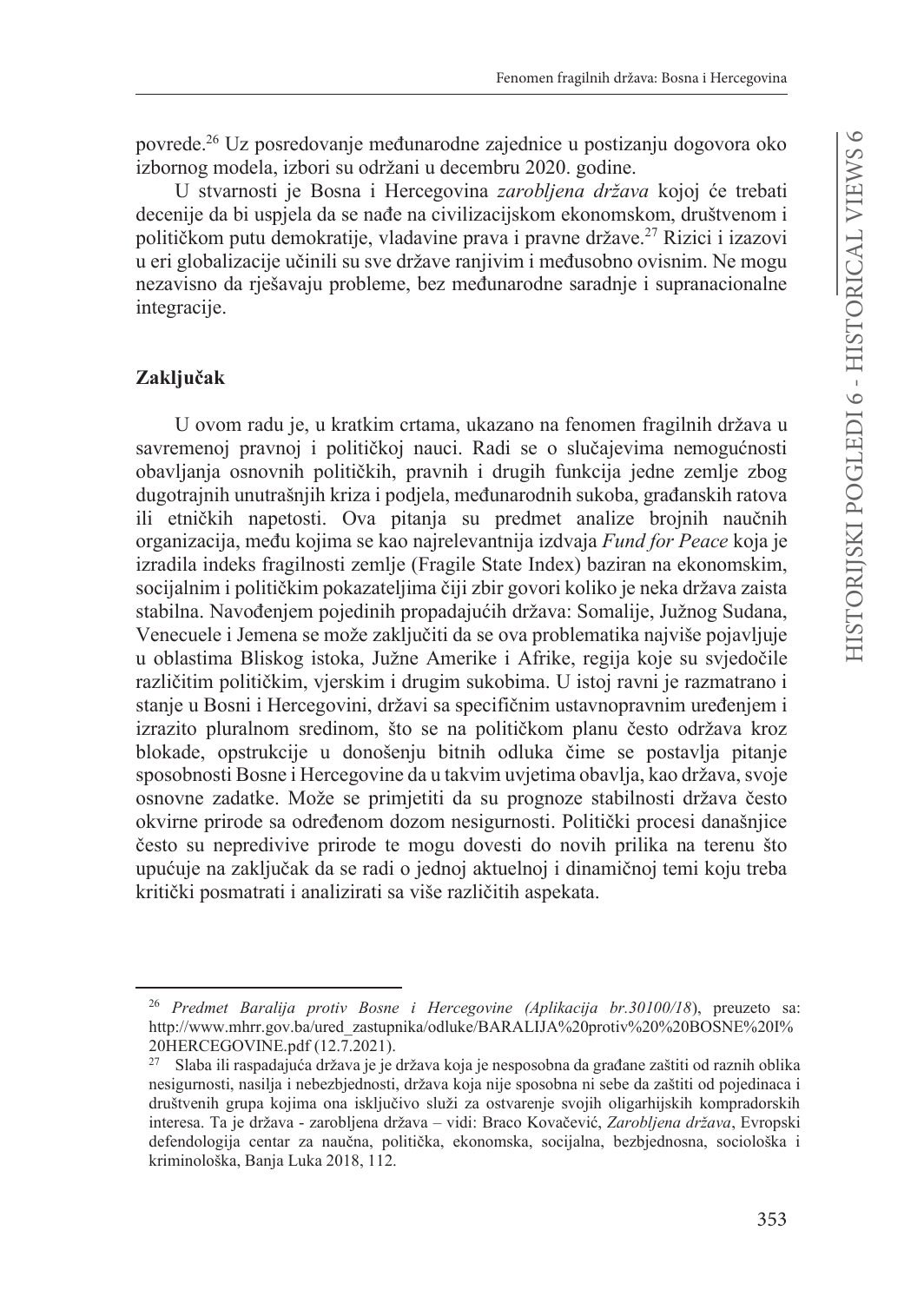### **Summary**

In this paper, the phenomenon of fragile states in modern legal and political science is briefly pointed out. These are cases of inability to perform the basic political, legal and other functions of a country due to long-lasting internal crises and divisions, international conflicts, civil wars or ethnic tensions. These issues are the subject of analysis by numerous scientific organizations, among which the Fund for Peace stands out as the most relevant, which developed the Fragile State Index based on economic, social and political indicators, the sum of which shows how stable a country really is. Citing some failing states: Somalia, South Sudan, Venezuela and Yemen, it can be concluded that this problem occurs most in the areas of the Middle East, South America and Africa. regions that have witnessed various political, religious and other conflicts. At the same level, the situation in Bosnia and Herzegovina, a country with a specific constitutional order and a highly plural environment, was discussed, which is often maintained politically through blockades, obstructions in making important decisions, which raises the question of Bosnia and Herzegovina's ability to perform in such conditions., as a state, its basic tasks. It can be observed that the forecasts of state stability are often approximate in nature with a certain amount of uncertainty. Today's political processes are often unpredictable in nature and can lead to new opportunities on the ground, which leads to the conclusion that this is a current and dynamic topic that should be critically observed and analyzed from several different aspects.

## **BIBLIOGRAFIJA/BIBLIOGRAPHY**

## Knjige/Books:

- Braco Kovačević, Zarobljena država, Evropski defendologija centar za naučna, 1. politička, ekonomska, socijalna, bezbjednosna, sociološka i kriminološka istraživanja, Banja Luka 2018.
- Nešković Radomir, Nedovršena država politički sistem Bosne i Hercegovine, 2. Friedrich Ebert Stiftung, Sarajevo 2013.
- Šarčević Edin, Ustav iz nužde konsolidacija ustavnog prava Bosne i  $3.$ Hercegovine, "Rabic", Sarajevo 2010.

## Članci/Articles:

- 1. Brooks Rosa Ehrenreich, Failed States, or the State as Failure, u: The University of Chicago Law Review, volume 72, br. 4, 2005.
- 2. Gross Jean-Germain, Failed States in Theoretical, Historical and Policy Perspectives u: Haupt-Geinz Gerhard, Control of violence: Historical and international persepctives on violence in modern societies, Springer Science, 2011.